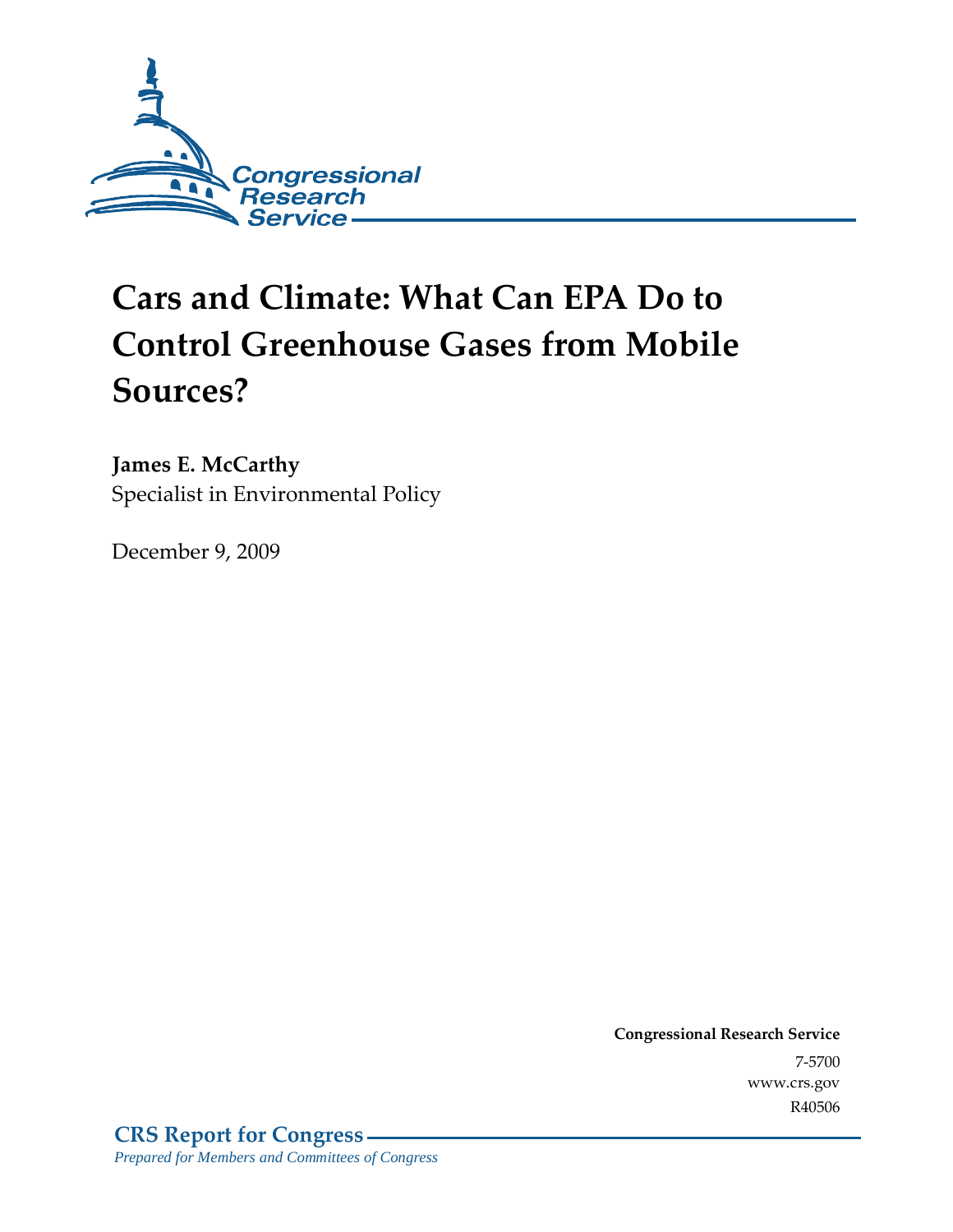## **Summary**

As Congress considers legislation to reduce the greenhouse gas (GHG) emissions that contribute to climate change, attention has focused on "cap-and-trade" legislation. Such legislation would set a national cap on GHG emissions, with allowances (permits) to emit limited amounts of the gases distributed or auctioned to affected parties. Recently, there has also been discussion of taxes on greenhouse-gas-emitting substances (generally referred to as a "carbon tax"), which proponents argue would provide greater transparency and a clearer price signal.

Enacting greenhouse gas controls is not simply a choice between cap-and-trade and carbon tax options, however. A third set of options, using the more traditional regulatory approaches of the Clean Air Act (CAA), is available. Unlike a cap-and-trade system or a carbon tax, regulation under the Clean Air Act does not require new Congressional action. The ability to limit GHG emissions already exists under various CAA authorities that Congress has enacted, a point underlined by the Supreme Court in an April 2007 decision (*Massachusetts v. EPA*).

Thus, controlling GHGs could follow a two-track approach, with Congress and the Administration pursuing new legal authority (for cap-and-trade, carbon tax, or whatever) at the same time that the Administration, through the Environmental Protection Agency (EPA), exercises existing authority under the Clean Air Act to begin regulation of greenhouse gas emissions. The Administration has made clear that its preference would be for Congress to address the climate issue through new legislation. Nevertheless, it is moving forward on several fronts to define how the Clean Air Act might be used.

The key to using the Clean Air Act's authority is for the EPA Administrator to find that GHG emissions are air pollutants that endanger public health or welfare. Administrator Jackson finalized such an endangerment finding, December 7, 2009. With the endangerment finding finalized, the agency can proceed to regulate emissions from various sources of GHGs.

EPA has received 10 petitions asking that it make endangerment findings and proceed to regulate emissions of greenhouse gases. Nine of the 10 petitions address mobile sources, including motor vehicles, aircraft, ships, nonroad vehicles and engines, and fuels, under Title II of the Clean Air Act. This report discusses EPA's authority under Title II and provides information regarding the mobile sources that might be regulated under this authority. Among these sources, motor vehicles (passenger cars and light trucks, including SUVs) are the initial targets for regulation, both because a petition addressing these sources began EPA's consideration of the endangerment issue, and because these are the most significant GHG emission sources among those covered by Title II. EPA proposed GHG emission standards for new motor vehicles September 28, 2009, and expects to finalize them in time for their application to Model Year 2012 vehicles.

Regulation of GHGs from mobile sources might also lead the agency to establish controls for stationary sources, such as electric power plants. That option, the authority for which would come from different parts of the Clean Air Act, is addressed in CRS Report R40585, *Climate Change: Potential Regulation of Stationary Greenhouse Gas Sources Under the Clean Air Act*.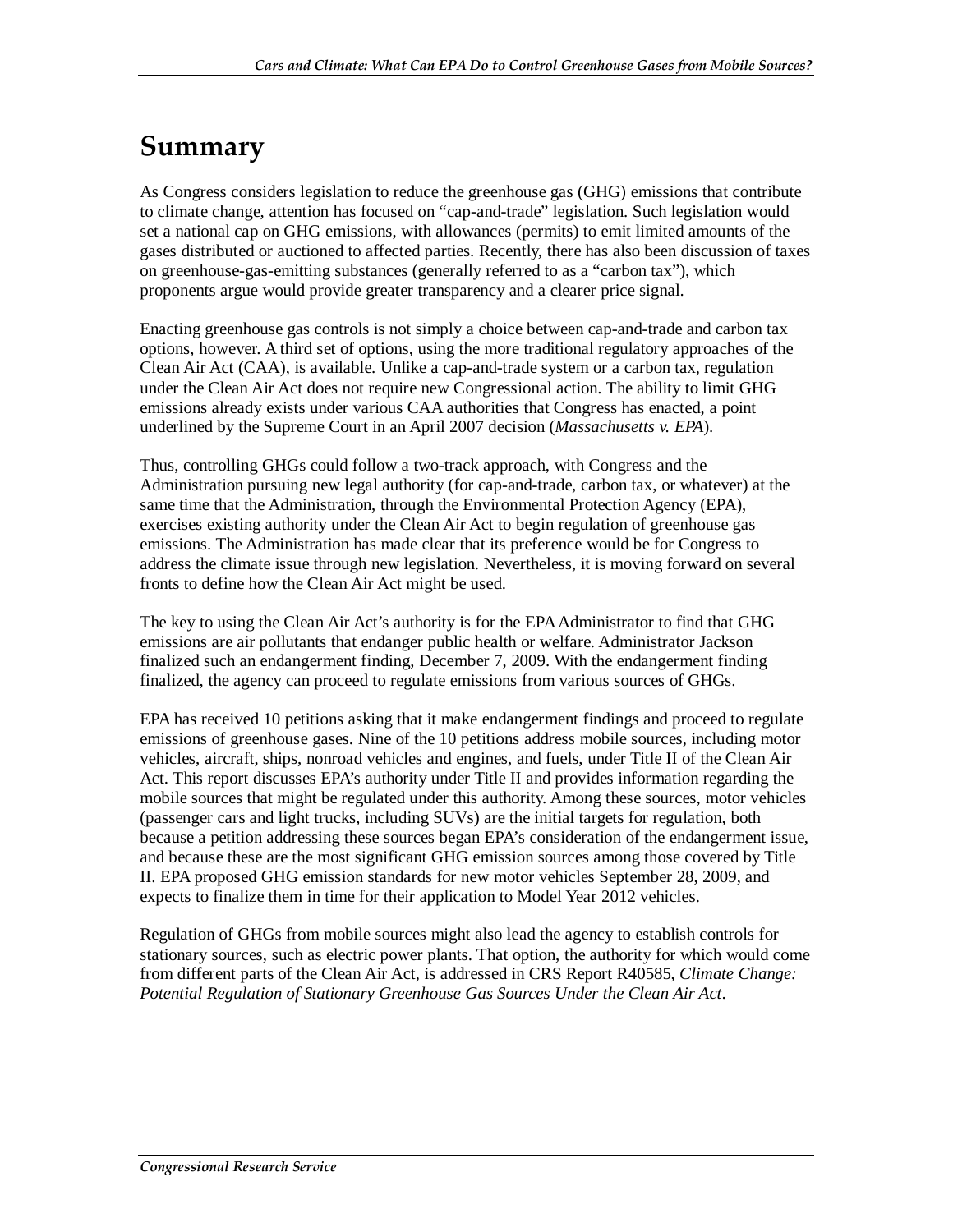## **Contents**

## **Figures**

|--|--|--|--|--|--|--|

### **Tables**

| Table 1. Petitions for Regulation of Greenhouse Gas Emissions Under the Clean Air Act 6 |  |
|-----------------------------------------------------------------------------------------|--|
|                                                                                         |  |
|                                                                                         |  |
| Table 4. Categories of Sources Whose GHG Emissions Could Be Regulated Under Title       |  |

### **Contacts**

|--|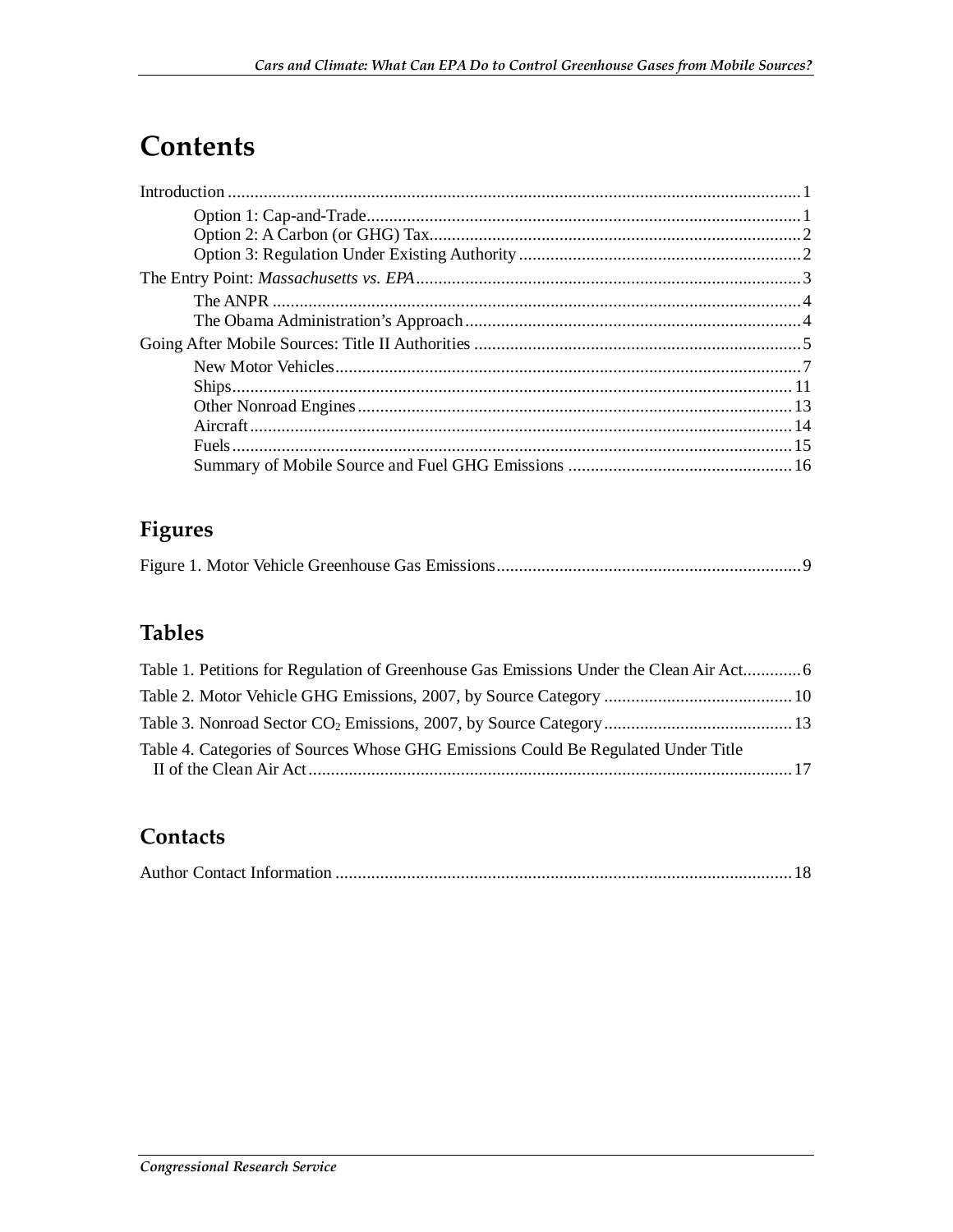## **Introduction**

In the  $111<sup>th</sup>$  Congress, climate change legislation is among the leadership's highest priorities. With the inauguration of President Obama, there is a proponent of greenhouse gas (GHG) legislation in the White House, as well, markedly improving the prospects for enacting some sort of legislation to reduce GHG emissions. The President has said that a new energy, environment, and climate policy will be "a leading priority of my presidency, and a defining test of our time."

Not all parties are in agreement that controls on GHGs are desirable. Some argue that the science behind climate change is too uncertain; they oppose controls unless, at some future time, more is known about trends in climate variables and the impact of specific pollutants. Others, who agree in principle that the science dictates GHG reductions be made, raise a number of arguments, including issues concerning international commitments (i.e., whether China, India, and other developing countries will be subject to binding agreements) and the timing of a control regime (e.g., whether a major regulatory initiative is appropriate during the worst economic climate since the Great Depression). Still others can be expected to raise objections about the form and substance of specific legislative proposals, many of which are among the broadest regulatory measures that Congress has ever considered.

Proponents of legislation counter that the threat of climate change is too important for action to be delayed, and that energy-efficiency and lower GHG emissions can be the building blocks of a program to restore the economy as well as to protect the environment.

### **Option 1: Cap-and-Trade1**

As debate has proceeded, attention has focused primarily on cap-and-trade legislation<sup>2</sup> that would set a national cap on emissions. Under a cap-and-trade program, the government would either distribute (on the basis of historic emissions or other factors) or auction off allowances to emit greenhouse gases; a combination of these approaches, in which some allowances are distributed and some auctioned is included in both the House-passed cap-and-trade bill (H.R. 2454) and the bill approved by the Senate Environment and Public Works Committee (S. 1733). Over time, the cap on emissions and hence the number of allowances available would be reduced, forcing sources to reduce their emissions or buy allowances from an ever-shrinking, and presumably more expensive, pool. A shrinking cap and rising prices for allowances would provide incentives for utilities and energy companies to develop less-carbon-intensive energy supplies, for manufacturers to develop more energy-efficient production processes, for the transportation sector to be made more fuel-efficient, and for greener residential, commercial, and institutional buildings.

Although cap-and-trade has drawn the most attention (and appears to be the choice of most congressional leaders and the Obama Administration), others have suggested that this approach is

<sup>&</sup>lt;u>.</u> <sup>1</sup> For a more detailed discussion of cap-and-trade approaches to GHG emission control, see CRS Report RL33799, *Climate Change: Design Approaches for a Greenhouse Gas Reduction Program*. For additional information on allowance allocation methods, see CRS Report RL34502, *Emission Allowance Allocation in a Cap-and-Trade Program: Options and Considerations*.

 $2$  Now also being called "cap-and-tax" by some opponents, or "cap-and-dividend" by some supporters.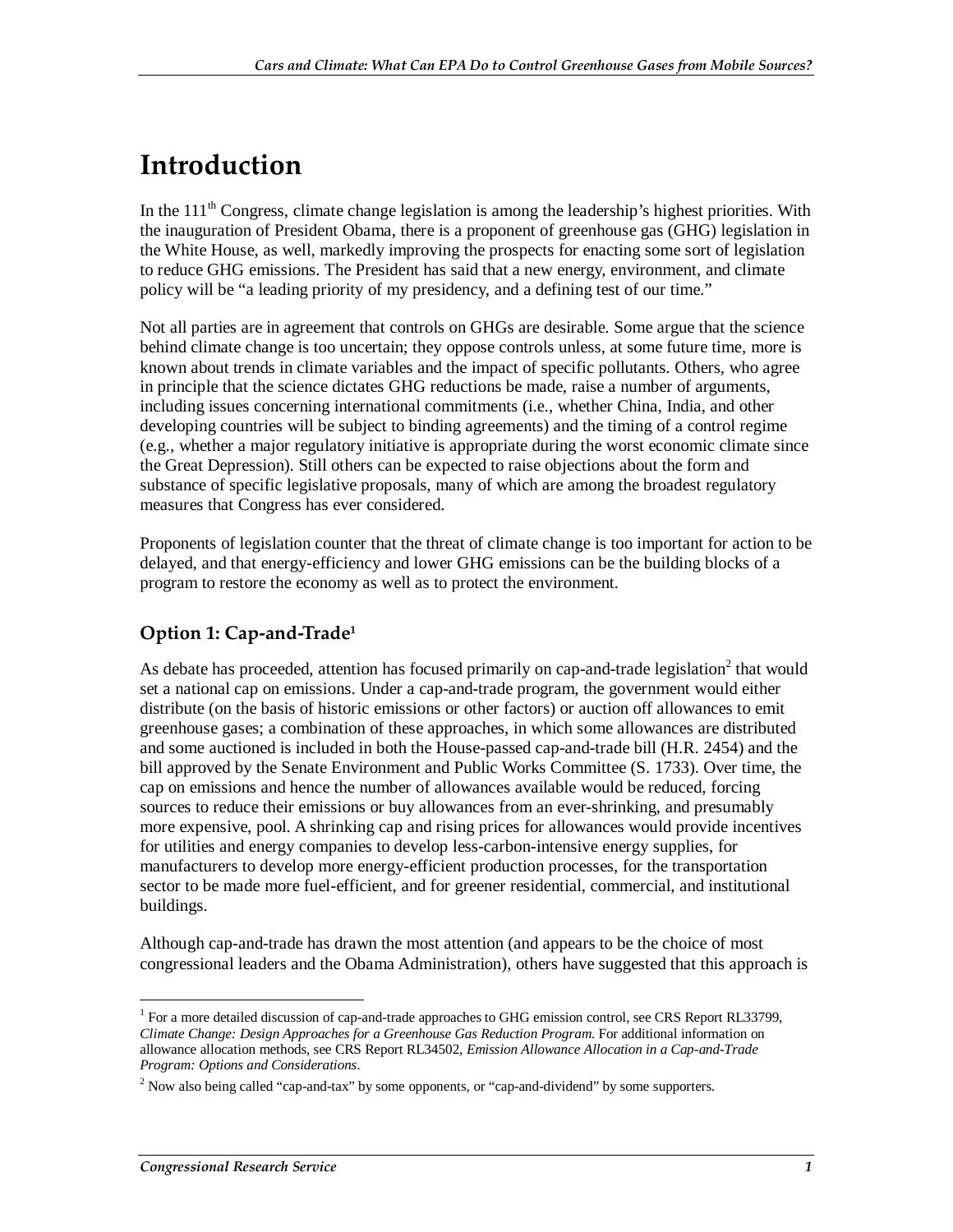overly complicated. It would require the development of an entirely new administrative structure. Its costs are uncertain: the experience with emission allowance markets to date suggests that there could be substantial allowance price volatility. And the markets it creates may not be transparent: it could give rise to an array of financial instruments and trading mechanisms that would reward traders and would require strong regulatory oversight to mitigate potential market manipulation.

### **Option 2: A Carbon (or GHG) Tax3**

Many cap-and-trade critics suggest that a carbon (or greenhouse gas) tax may be a more straightforward approach. By imposing a tax tied to the global warming potential of various fuels and greenhouse gas emissions, there would be clear signals to utilities, manufacturers, other businesses, government agencies, and consumers, leading them to lower-carbon choices. If the tax were imposed "upstream" (i.e., on fuel producers and importers, utilities, and/or major emitters of other GHGs), the additional cost could then be passed through to consumers of all kinds.

A carbon tax has critics of its own. The principal argument against it is that it is an instrument designed to fix the price of GHG control, whereas a cap-and-trade system establishes the quantity of GHGs emitted. If the chosen price (i.e., the tax level) insufficiently reduces emissions, Congress or a regulatory authority would need to adjust the tax level, thus negating one of the tax's supposed advantages, its cost certainty. With consensus forming among proponents of GHG control that emissions need to be ratcheted down as much as 80% over a 40-year period, the tax would need a transparent escalator provision to create additional emission reduction incentives.

From a political point of view, Congress has found it difficult to impose new taxes or to adjust those in place. Yet carbon tax proponents presume that if the tax is ineffective, it will be adjusted.<sup>4</sup> It is also unclear how a carbon tax would mesh with the international commitments to limit emissions that are being negotiated: if a treaty is agreed to, it is likely to establish numerical limits on emissions, not specify the cost of an effective limit.

### **Option 3: Regulation Under Existing Authority**

However these arguments play out, enacting greenhouse gas controls is not simply a choice between cap-and-trade and carbon tax options. A third set of options, using the more traditional regulatory approaches of the Clean Air Act (CAA) and other legislation, is available. These approaches could be strengthened through new legislation, but unlike a cap-and-trade system or carbon tax, regulation does not necessarily require new congressional action. The ability to limit GHG emissions already exists under various Clean Air Act authorities that Congress has enacted, a point underlined by the Supreme Court in an April 2007 decision (discussed below).

Thus, controlling GHGs could follow a two-track approach, with Congress and the Administration pursuing new legal authority (for cap-and-trade, carbon tax, or whatever) at the same time that the Administration, through the Environmental Protection Agency (EPA),

<sup>-</sup>3 For a more detailed discussion of a carbon tax approach to GHG emission control, see CRS Report R40242, *Carbon Tax and Greenhouse Gas Control: Options and Considerations for Congress*.

<sup>4</sup> The reverse assumption, that a cap would *not* be adjusted even if it caused significant economic dislocation, is presumed by cap-and-trade proponents. Both assumptions would likely be tested.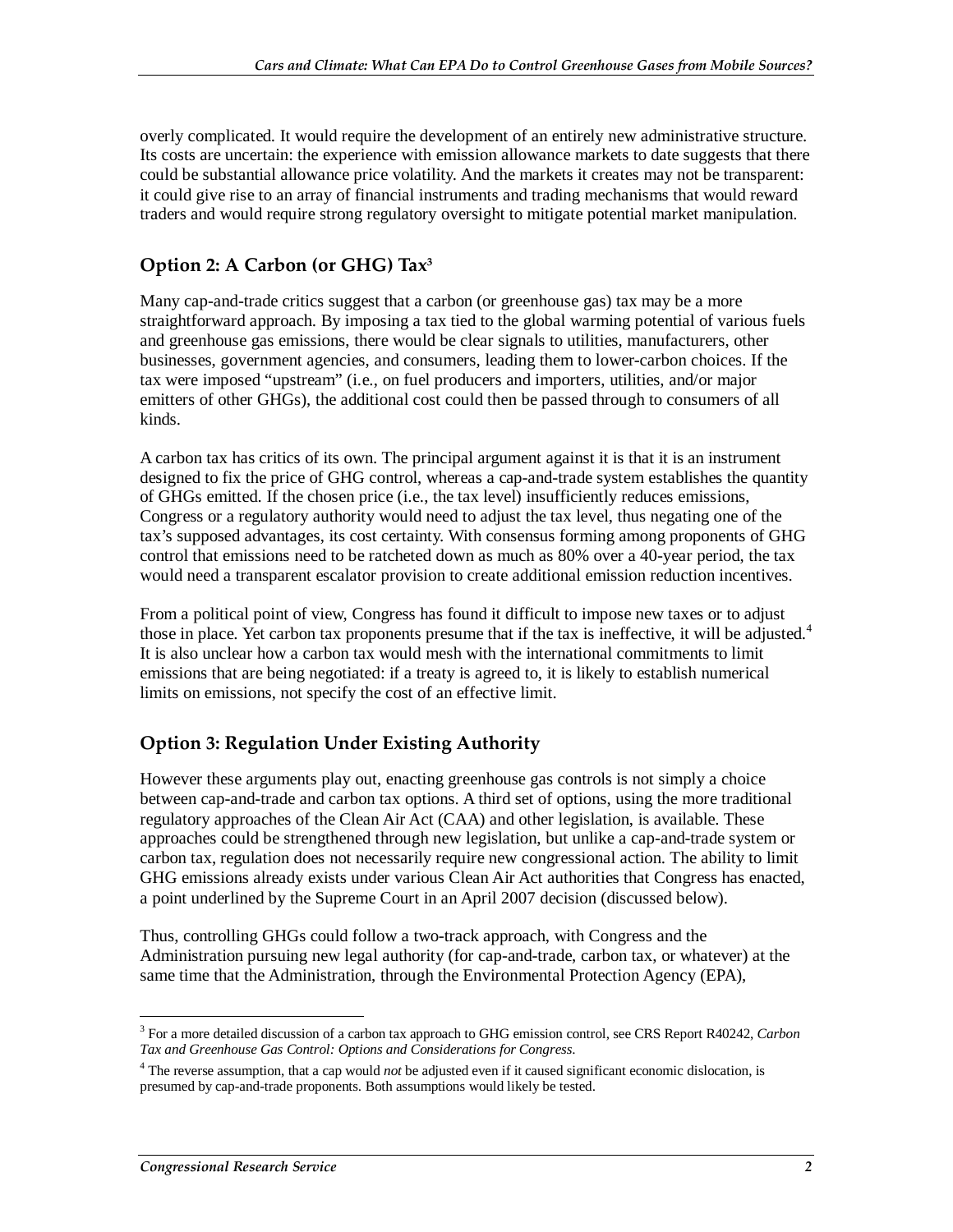exercises existing authority under the Clean Air Act to begin regulation of greenhouse gas emissions.

## **The Entry Point:** *Massachusetts vs. EPA*

The regulatory approach has been under consideration at EPA for more than a decade. In 1998, EPA's General Counsel, Jonathan Cannon, concluded in a memorandum to the EPA Administrator that greenhouse gases were air pollutants within the Clean Air Act's definition of the term, and therefore could be regulated under the act.<sup>5</sup> Relying on the Cannon memorandum as well as the statute itself, on October 20, 1999, a group of 19 organizations petitioned EPA to regulate greenhouse gas emissions from new motor vehicles under Section 202 of the act.<sup>6</sup> Section 202 gives the EPA Administrator broad authority to set "standards applicable to the emission of any air pollutant from any class or classes of new motor vehicles" if in her judgment they contribute to air pollution which "may reasonably be anticipated to endanger public health or welfare."

EPA denied the petition August 28, 2003, $\frac{7}{1}$  on the basis of a new General Counsel memorandum the same day, in which it concluded that the CAA does not grant EPA authority to regulate  $CO<sub>2</sub>$ and other GHG emissions based on their climate change impacts.<sup>8</sup> The denial was challenged by Massachusetts, 11 other states, and various other petitioners in a case that ultimately reached the Supreme Court. In an April 2, 2007 decision (*Massachusetts v. EPA*), the Court found by 5-4 that EPA *does* have authority to regulate greenhouse gas emissions, since the emissions are clearly air pollutants under the Clean Air Act's definition of that term.<sup>9</sup> The Court's majority concluded that EPA must, therefore, decide whether emissions of these pollutants from new motor vehicles contribute to air pollution that may reasonably be anticipated to endanger public health or welfare. If it makes this finding of endangerment, the act requires the agency to establish standards for emissions of the pollutants.<sup>10</sup>

 5 Memorandum from Jonathan Z. Cannon, EPA General Counsel, to Carol M. Browner, EPA Administrator, "EPA's Authority to Regulate Pollutants Emitted by Electric Power Generation Sources," April 10, 1998.

<sup>&</sup>lt;sup>6</sup> The lead petitioner was the International Center for Technology Assessment (ICTA). The petition may be found on their website at http://www.icta.org/doc/ghgpet2.pdf.

 $7$  The agency argued that it lacked statutory authority to regulate greenhouse gases: Congress "was well aware of the global climate change issue" when it last comprehensively amended the Clean Air Act in 1990, according to the agency, but "it declined to adopt a proposed amendment establishing binding emissions limitations." Massachusetts v. EPA, 549 U.S. 497 (2007).

<sup>&</sup>lt;sup>8</sup> Memorandum from Robert E. Fabricant, EPA General Counsel, to Marianne L. Horinko, EPA Acting Administrator, "EPA's Authority to Impose Mandatory Controls to Address Global Climate Change Under the Clean Air Act," August 28, 2003.

<sup>&</sup>lt;sup>9</sup> Massachusetts v. EPA, 549 U.S. 497 (2007). The majority held: "The Clean Air Act's sweeping definition of 'air pollutant' includes '*any* air pollution agent or combination of such agents, including *any* physical, chemical ... substance or matter which is emitted into or otherwise enters the ambient air.... ' ... Carbon dioxide, methane, nitrous oxide, and hydrofluorocarbons are without a doubt 'physical [and] chemical ... substances[s] which [are] emitted into ... the ambient air.' The statute is unambiguous."

<sup>10</sup> For further discussion of the Court's decision, see CRS Report RS22665, *The Supreme Court's Climate Change Decision: Massachusetts v. EPA*, by Robert Meltz.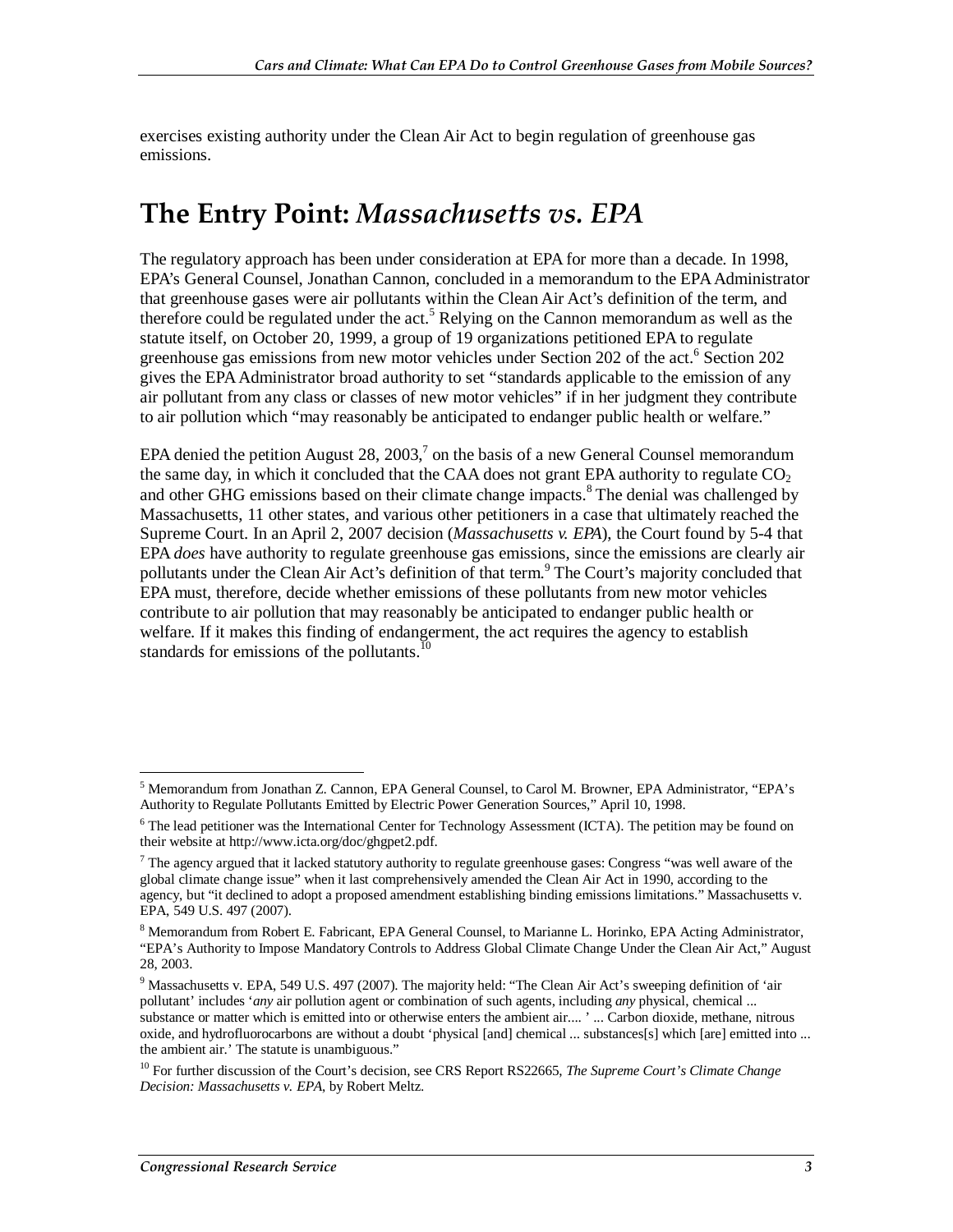### **The ANPR**

In nearly two years following the Court's decision, the Bush Administration's EPA did not respond to the original petition or make a finding regarding endangerment. Its only formal action following the Court decision was to issue a detailed information request, called an Advance Notice of Proposed Rulemaking (ANPR), on July 30, 2008.<sup>11</sup>

The ANPR occupied 167 pages of the *Federal Register*. Besides requesting information, it took the unusual approach of presenting statements from the Office of Management and Budget, four Cabinet Departments (Agriculture, Commerce, Transportation, and Energy), the Chairman of the Council on Environmental Quality, the Director of the President's Office of Science and Technology Policy, the Chairman of the Council of Economic Advisers, and the Chief Counsel for Advocacy at the Small Business Administration, each of whom expressed their objections to regulating greenhouse gas emissions under the Clean Air Act. The OMB statement began by noting that, "The issues raised during interagency review are so significant that we have been unable to reach interagency consensus in a timely way, and as a result, this staff draft cannot be considered Administration policy or representative of the views of the Administration."<sup>12</sup> It went on to state that "... the Clean Air Act is a deeply flawed and unsuitable vehicle for reducing greenhouse gas emissions."13 The other letters concurred. The ANPR, therefore, was of limited use in reaching a conclusion on the endangerment issue, and, in any event, it presents the views of an Administration no longer in power.<sup>14</sup>

### **The Obama Administration's Approach**

The current Administration made review of the endangerment issue a high priority. On April 17, 2009, EPA proposed a finding that GHGs do endanger both public health and welfare and that GHGs from new motor vehicles contribute to that endangerment.<sup>15</sup> Publication of the proposal in the *Federal Register*, April 24, began a 60-day public comment period. In addition, public hearings were held in mid-May in Arlington, VA, and Seattle, WA.

The proposed endangerment finding was followed in a matter of weeks by an announcement that the Administration had reached agreement with representatives of the auto industry, California, EPA (which had developed its own GHG emission standards for motor vehicles), the National Highway Traffic Safety Administration (NHTSA administers fuel economy standards for cars and trucks), and others. Under the agreement announced by the President, May 19, EPA and NHTSA will integrate corporate average fuel economy (CAFE) standards for new cars and light trucks with national greenhouse gas emission standards to be issued by EPA.

<sup>15</sup> U.S. EPA, "Proposed Endangerment and Cause or Contribute Findings for Greenhouse Gases Under Section 202(a) of the Clean Air Act," 74 *Federal Register* 18886, April 24, 2009.

<sup>&</sup>lt;u>.</u> <sup>11</sup> U.S. EPA, "Regulating Greenhouse Gas Emissions Under the Clean Air Act," 73 *Federal Register* 44354, July 30, 2008.

<sup>12</sup> Ibid., p. 44356.

 $^{13}$  Ibid.

<sup>&</sup>lt;sup>14</sup> In December 2007, EPA staff did reach a conclusion that greenhouse gas emissions contribute to air pollution that may reasonably be anticipated to endanger public welfare and prepared a draft endangerment finding stating so; but the Bush Administration chose not to release it. The draft Bush-era finding was eventually released to the public by the Obama Administration's EPA, October 13, 2009. See "Bush EPA Planned Endangerment Finding Based on Public Welfare, Document Shows," *Daily Environment Report*, October 15, 2009, p. A-1. The text of the Bush-era draft can be found at http://www.epa.gov/foia/docs/2007\_Draft\_Proposed\_Endangerment\_Finding.pdf.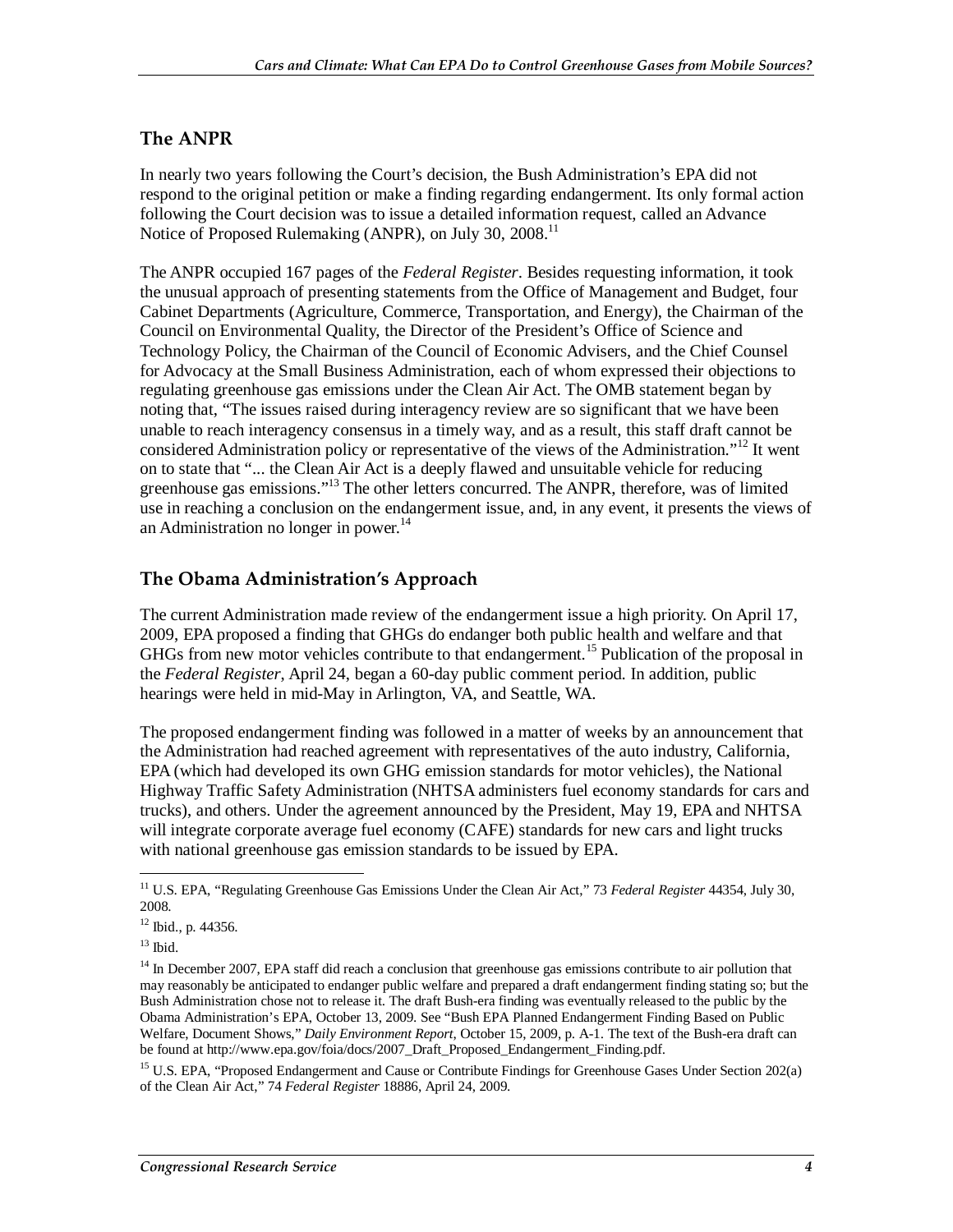The objective of the new GHG standards will be to reach reduction levels similar to those adopted by the state of California, although the specifics of the requirement may be different.<sup>16</sup> A formal set of proposed standards appeared in a joint EPA-NHTSA notice in the September 28, 2009 Federal Register.<sup>17</sup> Publication of the proposal began a 60-day public comment period, with public hearings in late October in Detroit, New York, and Los Angeles. The joint standards must be finalized by March 31, 2010, in order to take effect with 2012 model year vehicles.

On December 7, 2009, another step was taken with the finalization of the endangerment finding proposed in April.<sup>18</sup>

EPA Administrator Jackson and others in the Administration have made clear that their preference would be for Congress to address the climate issue through new legislation. In the press release announcing the proposed endangerment finding, the agency stated, "Notwithstanding this required regulatory process, both President Obama and Administrator Jackson have repeatedly indicated their preference for comprehensive legislation to address this issue and create the framework for a clean energy economy."<sup>19</sup> A similar statement was made in the December press release announcing the finding's finalization. Nevertheless, in response to the *Massachusetts v. EPA* decision and other petitions and lawsuits, the agency is moving forward on several fronts to define how the Clean Air Act may be used.

## **Going After Mobile Sources: Title II Authorities**

Although there are a number of ways in which the Clean Air Act could be used to regulate greenhouse gas emissions, this report focuses on the authorities in Title II of the act, which deals with mobile sources of air pollution. As noted in our discussion of *Massachusetts v. EPA*, it was a petition to EPA that it control GHG emissions from new motor vehicles that precipitated much of the discussion of the agency's Clean Air Act authority to control GHGs, and brought the issue to the Supreme Court. The Court dealt with this petition by reversing EPA's denial of it and remanding it for the agency to decide whether the pollutants in question endanger public health or welfare.

<sup>-</sup><sup>16</sup> The proposed regulation would require light-duty vehicles to meet an estimated combined average emissions level of 250 grams/mile of  $CO_2$  in model year 2016. Under the  $CO_2$  fleet average standard proposed under the Clean Air Act, EPA expects manufacturers to take advantage of an option to generate  $CO<sub>2</sub>$ -equivalent credits by reducing emissions of hydrofluorocarbons (HFCs) and  $CO<sub>2</sub>$  through improvements in their air conditioner systems, as well as by improving fuel economy. NHTSA is to set corresponding fuel economy standards, achieving a combined fuel economy of 34.1 miles per gallon for cars and light trucks by 2016, with intermediate standards beginning in the 2012 model year. 74 *Federal Register* 49468, September 28, 2009. For additional information, see CRS Report R40166, *Automobile and Light Truck Fuel Economy: The CAFE Standards*, by Brent D. Yacobucci and Robert Bamberger.

<sup>&</sup>lt;sup>17</sup> "Proposed Rulemaking To Establish Light-Duty Vehicle Greenhouse Gas Emission Standards and Corporate Average Fuel Economy Standards," 74 *Federal Register* 49454, September 28, 2009.

<sup>&</sup>lt;sup>18</sup> Although generally referred to as simply "the endangerment finding," the EPA Administrator actually finalized two separate findings: a finding that six greenhouse gases endanger public health and welfare and a separate "cause or contribute" finding that the combined emissions of greenhouse gases from new motor vehicles and new motor vehicle engines contribute to the greenhouse gas pollution that endangers public health and welfare. The findings will appear in the *Federal Register*. A pre-publication copy can be found at http://www.epa.gov/climatechange/endangerment.html.

<sup>&</sup>lt;sup>19</sup> "EPA Finds Greenhouse Gases Pose Threat to Public Health, Welfare / Proposed Finding Comes in Response to 2007 Supreme Court Ruling," Press Release, April 17, 2009, at http://yosemite.epa.gov/opa/admpress.nsf/ d0cf6618525a9efb85257359003fb69d/0ef7df675805295d8525759b00566924.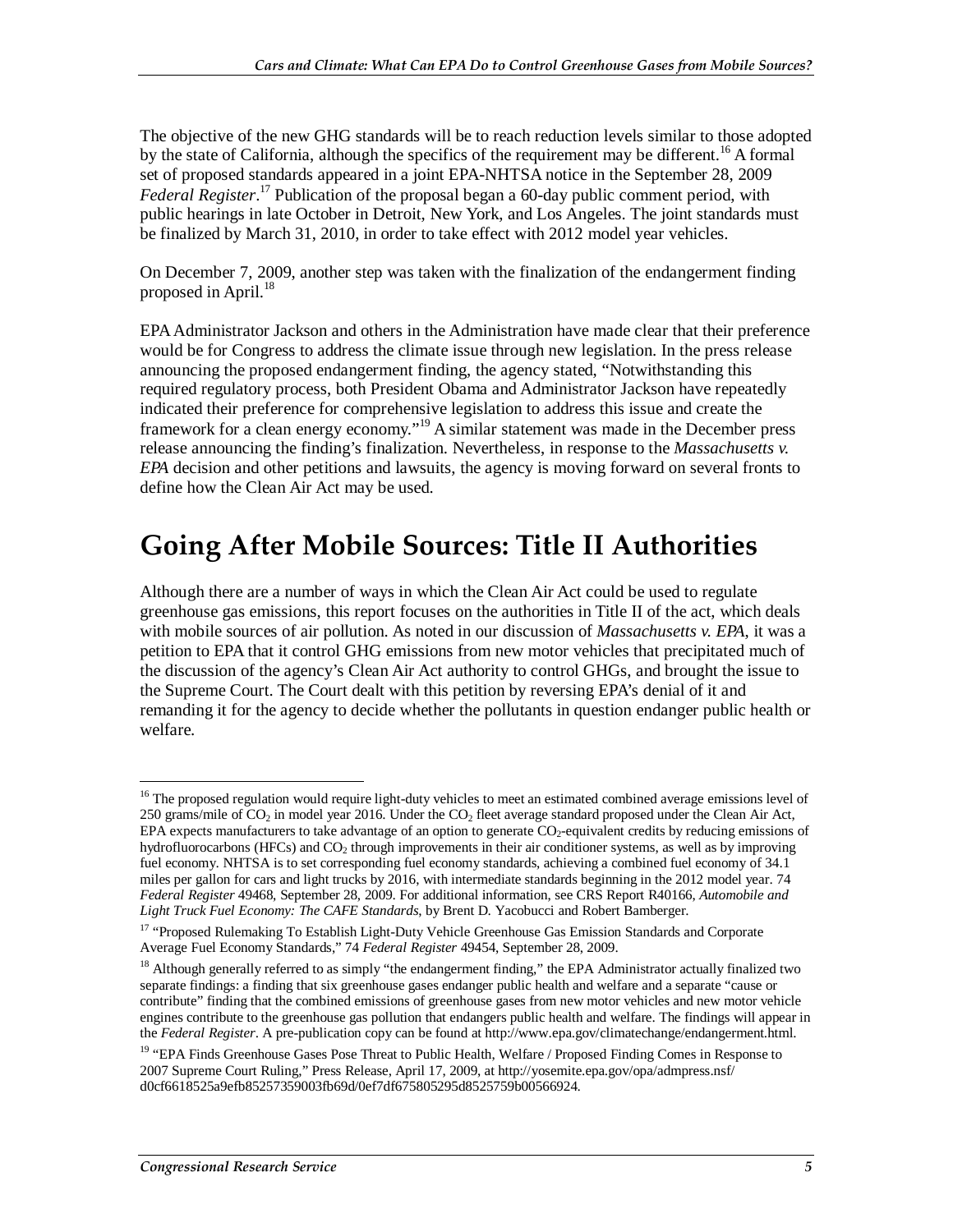| <b>Date</b> | <b>Subject</b>                                                                                                  | <b>CAA Section</b>              | <b>Petitioner</b>                                                                                                                                                     |
|-------------|-----------------------------------------------------------------------------------------------------------------|---------------------------------|-----------------------------------------------------------------------------------------------------------------------------------------------------------------------|
| 10/20/99    | <b>New Motor Vehicles</b>                                                                                       | 202(a)(1)                       | International Center for Technology Assessment<br>(ICTA) and 19 other organizations                                                                                   |
| 10/3/07     | <b>Ocean Going Vessels</b>                                                                                      | 213(a)(4)                       | California Attorney General                                                                                                                                           |
| 10/3/07     | Marine Shipping Vessels and their<br>Fuels                                                                      | $213(a)(4)$ and<br>211          | Oceana, Friends of the Earth, and the Center for<br><b>Biological Diversity</b>                                                                                       |
| 1/10/08     | New Marine Engines and Vessels                                                                                  | 213(a)(4)                       | South Coast Air Quality Management District                                                                                                                           |
| 12/5/07     | Aircraft                                                                                                        | 231                             | States of California, Connecticut, New Jersey,<br>New Mexico, Pennsylvania, City of New York,<br>District of Columbia, South Coast Air Quality<br>Management District |
| 12/5/07     | Aircraft Engines                                                                                                | 231(a)(2)(A)<br>and $231(a)(3)$ | Friends of the Earth, Oceana, the Center for<br>Biological Diversity, and the Natural Resources<br>Defense Council                                                    |
| 1/29/08     | New Nonroad Vehicles and<br>Engines and Rebuilt Heavy-Duty<br>Engines, excluding Aircraft and<br><b>Vessels</b> | 202(a)(3)(D)<br>and $213(a)(4)$ | ICTA, Center for Food Safety, and Friends of the<br>Earth                                                                                                             |
| 1/29/08     | New Nonroad Vehicles and<br>Engines, excluding Aircraft,<br>Locomotives, and Vessels                            | $202$ and<br>213(a)(4)          | States of California, Connecticut, Massachusetts,<br>New Jersey, Oregon, and Pennsylvania                                                                             |
| 7/29/09     | Fuels Used in Motor Vehicles,<br>Nonroad Vehicles, and Aircraft                                                 | 211 and 231                     | NYU Law School Institute for Policy Integrity                                                                                                                         |
| 9/21/09     | <b>Concentrated Animal Feeding</b><br>Operations                                                                | $11(6)$ and $(d)$               | Humane Society of the United States and 8 other<br>organizations                                                                                                      |

#### **Table 1. Petitions for Regulation of Greenhouse Gas Emissions Under the Clean Air Act**

**Source:** U.S. EPA and the petitioning organizations.

Since then, the agency has received nine more petitions asking it to regulate GHGs, all but one focused on mobile sources and their fuels (see **Table 1**). In addition to new motor vehicles, these petitions cover aircraft, ocean-going ships and their fuels, motor fuels in general, and nonroad vehicles and engines – a category that includes construction equipment, farm equipment, logging equipment, outdoor power equipment, forklifts, marine vessels, recreational vehicles, and lawn and garden equipment.

The specifics of the Clean Air Act sections that give EPA authority to regulate pollution from these sources vary somewhat, but it is generally believed that an endangerment finding and decision to regulate GHGs in response to any one of the petitions could trigger regulation in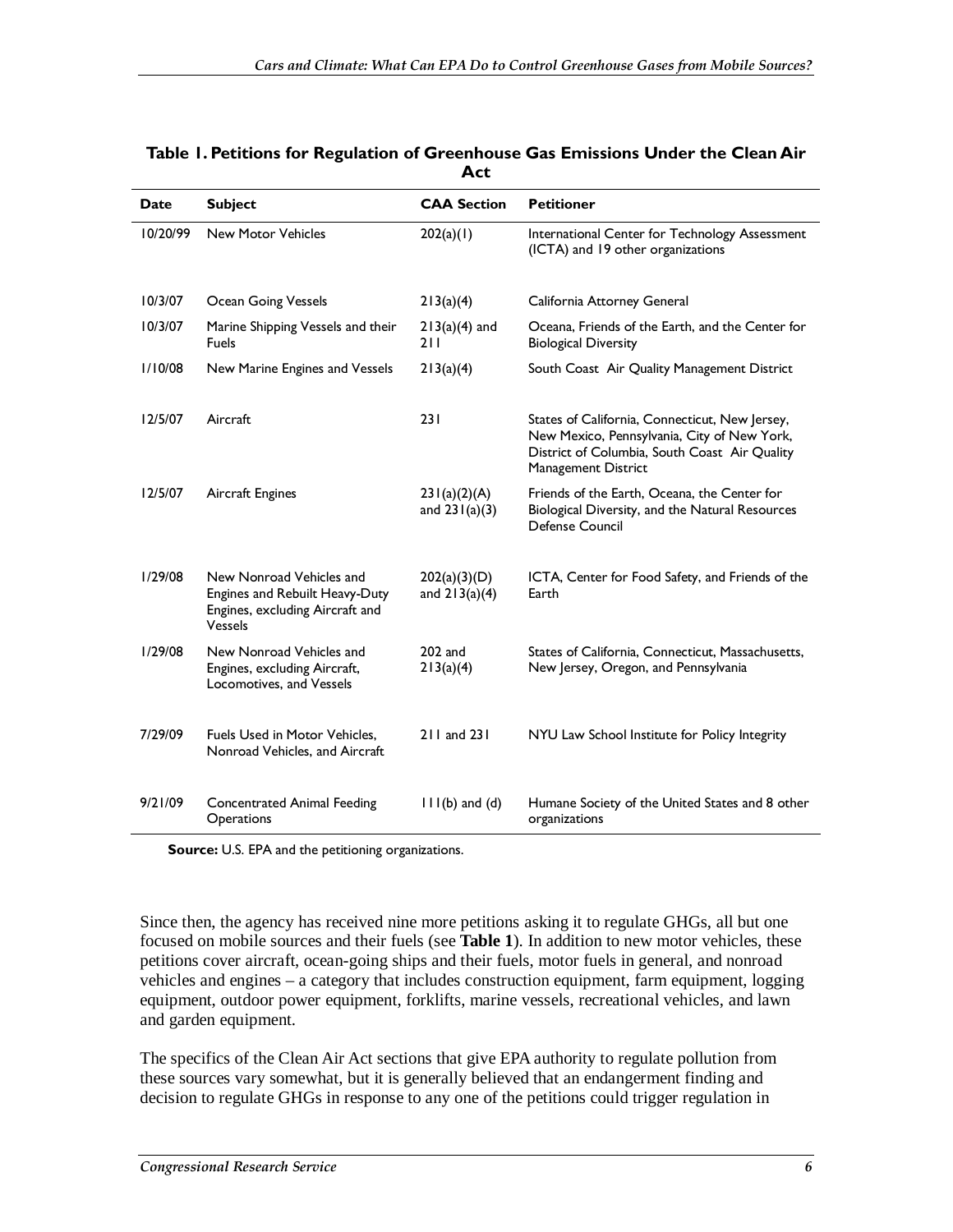response to them all. With that in mind, we look at the authorities provided under Title II for the various categories of mobile sources, and what EPA's use of these authorities for conventional pollutants indicates with regard to its ability to regulate greenhouse gases. (A separate report, CRS Report R40585, *Climate Change: Potential Regulation of Stationary Greenhouse Gas Sources Under the Clean Air Act*, discusses the potential Clean Air Act regulatory tools for stationary sources.)

### **New Motor Vehicles**

In general, Title II authorities, which address mobile sources of pollution, are better suited to the regulation of GHGs than most other parts of the act, because the language is written to provide a great deal of flexibility to the Administrator in setting emission standards. In Section 202 of the act, the Administrator is directed to "prescribe (and from time to time revise) ... standards applicable to the emission of any air pollutant from any class or classes of new motor vehicles or new motor vehicle engines, which in his judgment cause, or contribute to, air pollution which may reasonably be anticipated to endanger public health or welfare." The Administrator can (in fact, must) use this authority to issue standards for any air pollutant for which she makes an endangerment finding under Section  $202.^{20}$ 

For the most part, the pollutants for which standards were set under Section 202 have been either criteria pollutants<sup>21</sup> (carbon monoxide and nitrogen oxides) or emissions that served as precursors to the formation of a criteria pollutant (ozone) through chemical reactions in the atmosphere.<sup>22</sup> In 1986, EPA added emission standards for particulate matter under Section 202; in 2004, the agency added a standard for formaldehyde, a carcinogen.

The Administrator is given substantial leeway in the design and implementation of motor vehicle regulations. The act states that the Administrator may establish categories for purposes of regulation based on "gross vehicle weight, horsepower, type of fuel used or other appropriate factors." In addition, the Administrator may delay the effective date of regulations as long as she finds necessary "to permit the development and application of the requisite technology, giving appropriate consideration to the cost of compliance within such period." Using this authority in regulating conventional pollutants, EPA has previously established different standards for cars than for SUVs, minivans, and light trucks; often, it has used weight or power classifications to set differing levels of emission standards, particularly for trucks; it has given manufacturers as much as four years lead time to develop emission controls; and it has set different standards based on the type of fuel an engine uses. Except for specific conventional pollutants mentioned in Section

<sup>&</sup>lt;u>.</u>  $20$  There is no need to demonstrate that the regulations will eliminate the danger posed by the air pollution in question. In the case of other air pollutants—notably, ozone—progressively more stringent standards for motor vehicle emissions have been promulgated for more than 40 years without the pollutants the regulations addressed being reduced sufficiently for all nonattainment areas to attain the ambient air quality standards.

 $21$  Criteria pollutants are pollutants that endanger public health or welfare and whose presence in ambient air results from numerous or diverse sources. Sections 108 and 109 of the act give the Administrator the authority to identify such pollutants and set national ambient air quality standards for them. There are six criteria pollutants, all of which were identified in the 1970s.

 $22$  Ozone is not generally emitted directly by emission sources, but forms in the atmosphere as the result of chemical reactions among precursors in the presence of sunlight. The precursors include the hydrocarbons present in gasoline (currently termed "non-methane organic gases," NMOG, in the regulations), as well as nitrogen oxides and carbon monoxide, which are regulated as criteria pollutants in their own right.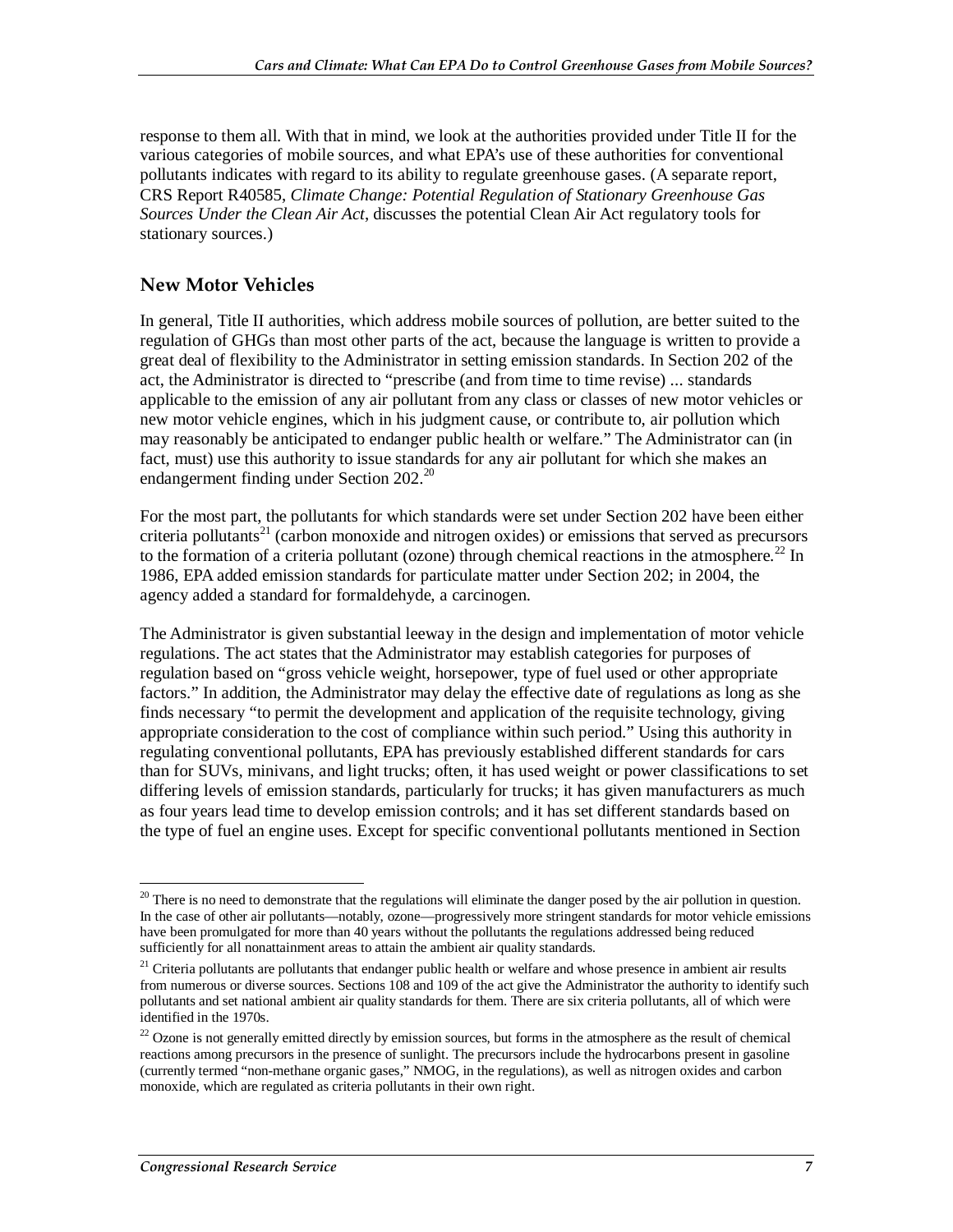202, the act does not specify a level of stringency (e.g., best available control technology) for prospective regulations.

In promulgating its current car and light truck standards, the agency set 11 different emission levels (some of them temporary), allowing the manufacturers to choose any of these "bins," provided that the company achieves a prescribed overall fleet average. Thus, there is precedent for applying varying requirements to different sized vehicles, for phasing in requirements, and for the use of fleet averages as opposed to a single standard applied to all models.

In the GHG standards for motor vehicles proposed in the September 28, 2009 *Federal Register*, EPA has used the concept of a vehicle's "footprint" to set differing standards for different size vehicles. As explained by EPA:

These standards are based on  $CO<sub>2</sub>$  emissions-footprint curves, where each vehicle has a different  $CO<sub>2</sub>$  emissions compliance target depending on its footprint value (related to the size of the vehicle). Generally, the larger the vehicle footprint, the higher the corresponding vehicle  $CO<sub>2</sub>$  emissions target. As a result, the burden of compliance is distributed across all vehicles and all manufacturers. Manufacturers are not compelled to build light vehicles of any particular size or type, and each manufacturer will have its own standard which reflects the vehicles it chooses it (sic) produce.<sup>23</sup>

Manufacturers will also be allowed to average, bank, and trade emission credits if the standards are promulgated as proposed.

Although flexible in many respects, motor vehicle standards have often been used to force the development of new technology. In adopting technology-forcing regulations, EPA has generally followed the lead of California. Because of its more severe air pollution and its pioneering role in establishing motor vehicle emission control requirements in the 1960s, California is allowed to adopt standards more stringent than federal requirements. The state must apply for a waiver of federal preemption in order to enforce its more stringent standards, which EPA is to grant if the state meets certain criteria, primarily a showing that the standards are needed to meet "compelling and extraordinary conditions."

In the 1970s, California and the federal government used technology-forcing regulations to bring about the development and introduction of catalytic converters, reducing emissions from new vehicles as much as 90% in less than a decade. In recent years, California's Zero Emission Vehicle and Low Emission Vehicle (LEV2) requirements, though frequently modified, have stimulated the development of alternative fuel, hybrid, and electric vehicles and led to the development of the National Low Emission Vehicle program and EPA's current Tier 2 emission standards.

Emissions of GHGs from new motor vehicles are the subject of already promulgated California standards, for which the state requested that EPA issue a waiver of federal preemption in December 2005. These California standards will require gradual reductions of GHG emissions from new passenger vehicles until they are about 30% below the emissions of the 2002 fleet in

<sup>-</sup>23 The regulations are at 74 *Federal Register* 49454, September 28, 2009. For a further description, including emission targets for specific types of vehicle and specifics regarding the averaging, banking , and trading of emission credits, see "EPA and NHTSA Propose Historic National Program to Reduce Greenhouse Gases and Improve Fuel Economy for Cars and Trucks," Fact Sheet, at http://www.epa.gov/otaq/climate/regulations/420f09047.htm#2.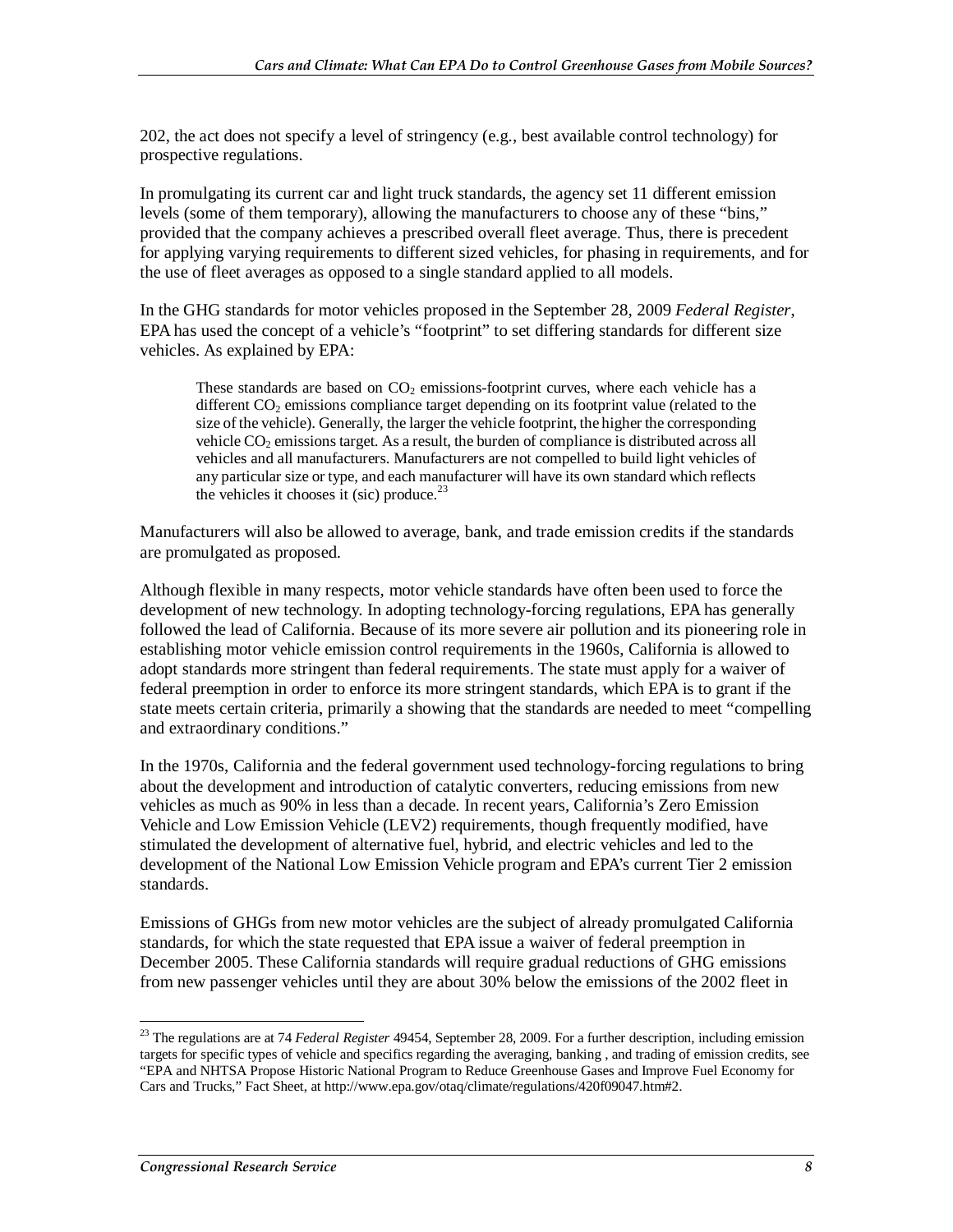2016. Compliance will be determined by fleet averages, rather than by the emissions of individual vehicles, and the regulations provide additional flexibility, including averaging of emissions over a five-year period, banking, and trading of credits within and among manufacturers. (For a discussion of the California standards, see CRS Report RL34099, *California's Waiver Request Under the Clean Air Act to Control Greenhouse Gases From Motor Vehicles*.) The California program, for which EPA granted a waiver June 30, 2009, has served as a model for how EPA could regulate motor vehicle GHGs under the Clean Air Act.

Promulgation of an endangerment finding triggers the development of regulations for emissions of four greenhouse gases emitted by motor vehicles  $(CO<sub>2</sub>)$ , methane, nitrous oxide, and hydrofluorocarbons).<sup>24</sup> According to EPA, emissions of the four gases from motor vehicles (passenger cars, light duty trucks, other trucks and buses, and motorcycles) accounted for 23.6% of the total inventory of U.S GHG emissions in 2006. Most of the emissions are in the form of  $CO<sub>2</sub>$  (see **Figure 1**), which is the product of combusting any fuel containing carbon. Hydrofluorocarbons (HFCs), the chemicals used as coolants in auto air conditioning systems, are the second most important motor vehicle GHG; but, as the figure shows, they are a distant second.



### **Figure 1. Motor Vehicle Greenhouse Gas Emissions**

**Source:** U.S. EPA, March 6 Draft Deliberative Presentation

**Notes:** Motor vehicles = passenger cars, light duty trucks, other trucks, buses, and motorcycles, including releases of HFCs from motor vehicle air conditioning. CH4=methane; N2O=nitrous oxide; HFCs=hydrofluorocarbons.

-

 $24$  Two other commonly mentioned greenhouse gases, sulfur hexafluoride (SF<sub>6</sub>) and perfluorocarbons, are not emitted by motor vehicles.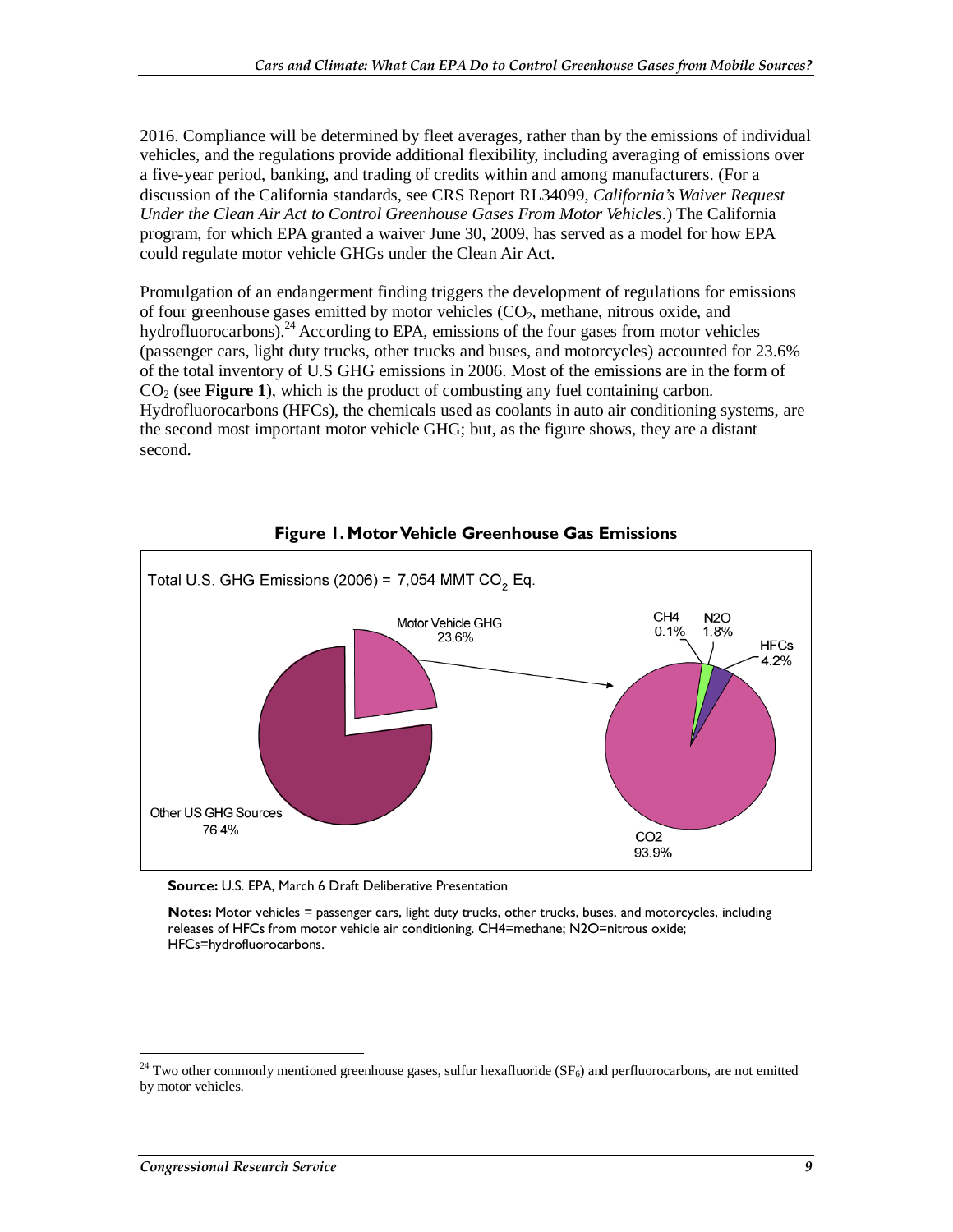In setting standards for emissions of motor vehicle GHGs, EPA can either regulate the GHGs as a basket, or regulate them individually. The agency has proposed a combination of the two approaches, with hard caps on emissions of methane and nitrous oxide, but averaging, banking, and trading of credits allowed for  $CO<sub>2</sub>$  and HFCs. The endangerment finding proposal stated that the Administrator believes she can regulate emissions of the GHGs either individually or as a group: "If the Administrator defines the air pollutant as the group of greenhouse gases, she believes she would have the discretion to set standards that either control the emissions of the group as a whole, and/or standards that control emissions of individual greenhouse gases, as constituents of the class."<sup>25</sup> This determination, like other elements of the proposal, was subject to public comment.

As shown in **Table 2**, cars and light trucks (pickups, minivans, SUVs, etc.) account for threequarters of motor vehicle GHG emissions, with medium- and heavy-duty trucks accounting for most of the rest. The regulations proposed on September 28 apply only to cars and light trucks, not to medium- and heavy-duty trucks.

Although they would affect a large group of emission sources that account for a significant percentage of total U.S. GHG emissions, the effectiveness of motor vehicle emission standards in reducing total GHG emissions is limited in that both California's and the proposed EPA standards will apply only to new motor vehicles. The auto and light truck fleet turns over slowly: the median survival rate for 1990 cars, for example, was 16.9 years, and that for light trucks was 15.5 years.<sup>26</sup> Given this durability, the impact of GHG standards on the total emissions of the motor vehicle fleet will take a long time to be felt. If historic experience is any guide, reductions in GHG emissions per new vehicle, unless they are very aggressive, may be largely offset by growth in vehicle miles traveled.

| Category                      | <b>Total GHG</b><br><b>Emissions</b> | % of Motor Vehicle<br>Total |
|-------------------------------|--------------------------------------|-----------------------------|
| Passenger Cars                | 664.5                                | 40.3%                       |
| <b>Light Duty Trucks</b>      | 561.6                                | 34.0%                       |
| Medium- and Heavy-Duty Trucks | 410.4                                | 24.9%                       |
| <b>Buses</b>                  | 12.4                                 | 0.8%                        |
| Motorcycles                   | 2.0                                  | 0.1%                        |
| Total                         | 1650.9                               |                             |

### **Table 2. Motor Vehicle GHG Emissions, 2007, by Source Category**  (million metric tonnes,  $CO<sub>2</sub>$ -e)

**Source:** U.S. EPA, *Draft Inventory of U.S. Greenhouse Gas Emissions and Sinks, 1990-2007*, Table 2-15.

-

<sup>&</sup>lt;sup>25</sup> Environmental Protection Agency, "Proposed Endangerment and Cause or Contribute Findings for Greenhouse Gases Under Section 202(a) of the Clean Air Act," 74 *Federal Register* 18905, April 24, 2009.

<sup>26</sup> Oak Ridge National Laboratory, for the U.S. Department of Energy, *Transportation Energy Data Book: Edition 27*, 2008, Tables 3.10 and 3.11.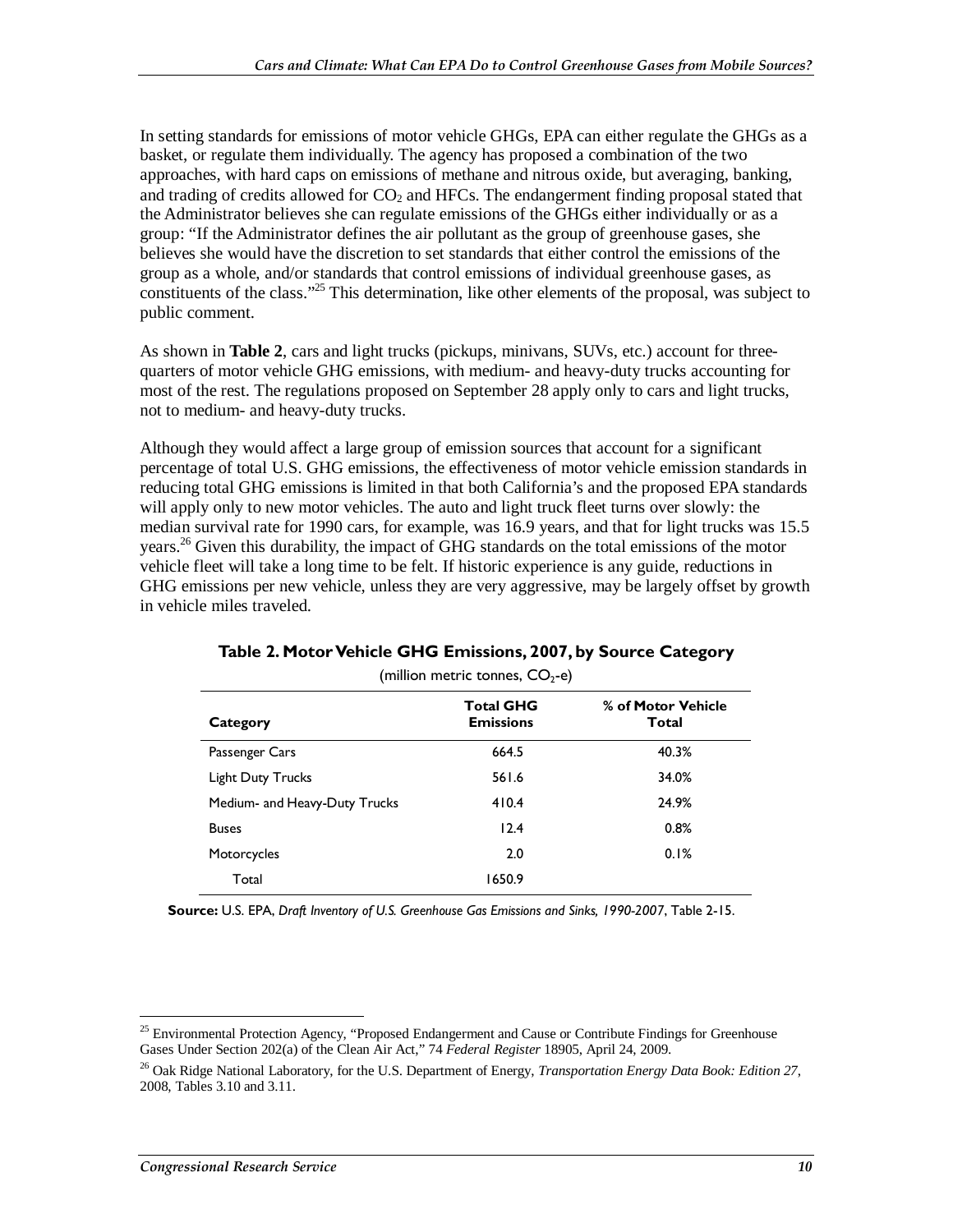### **Ships**

Three of the 10 petitions to EPA asking the agency to control greenhouse gas emissions concern ocean-going ships (also referred to as marine engines and vessels) and (in two of the petitions) their fuel. Although there is a wide range of estimates, the International Maritime Organization's consensus is that international shipping emitted 843 million metric tonnes of carbon dioxide, 2.7% of global  $CO<sub>2</sub>$  emissions in 2007. Including domestic shipping and fishing vessels larger than 100 gross tonnes, the amount would increase to 1.019 billion tonnes, 3.3% of global emissions.<sup>27</sup> At these levels, only five countries (the United States, China, Russia, India, and Japan) account for a higher percentage of the world total of  $CO<sub>2</sub>$  emissions.<sup>28</sup>

In addition to the  $CO<sub>2</sub>$  emissions, the low quality bunker fuel that ships use and the absence of pollution controls result in significant emissions of black carbon and nitrogen oxides, which also contribute to climate change. Refrigerants used on ships (hydrofluorcarbons and perfluorocarbons—HFCs and PFCs) are also potent greenhouse gases when released to the atmosphere. Thus, the total impact of ships on climate may be somewhat greater than 3%.

The authority to control pollution from ships is found in Section  $213(a)(4)$  of the Clean Air Act, which provides general authority to the Administrator to promulgate standards for emissions other than carbon monoxide, oxides of nitrogen, and volatile organic compounds from "nonroad engines and vehicles."<sup>29</sup> Fuels are regulated separately under Section 211 of the act.

The language of Section 213 is similar to that for new motor vehicles in Section 202. If the Administrator determines that emissions of GHGs from ships "significantly contribute"<sup>30</sup> to air pollution which may reasonably be anticipated to endanger public health or welfare, she may promulgate such regulations as she deems "appropriate." Except for the specific conventional pollutants mentioned in Section 213(a)(2), there is no level of stringency (such as best available control technology) specified for prospective regulations. The Administrator may establish classes or categories of ships for the purposes of regulation. There is no deadline for the promulgation of standards, and in setting them, the Administrator may take into account costs, noise, safety, and energy factors associated with the application of technology.

A wide variety of measures might be undertaken to reduce emissions from shipping, from simple operational measures, such as reducing speed $31$  or using cleaner fuels, to various hull and propeller design features that would increase fuel economy. Reducing speed can save substantial amounts of fuel. A.P. Moller-Maersk, which operates the world's largest fleet of containerships, reported that it reduced fuel consumption by its ships 6% in 2008, compared to the fuel used for the same level of business activity in 2007. According to the company, "Reducing speed 5-10% does increase the number of days at sea, but reduces both fuel consumption and  $CO<sub>2</sub>$  emission by

<sup>&</sup>lt;u>.</u> 27 International Maritime Organization, *Updated Study on Greenhouse Gas Emissions from Ships*, Executive Summary of Phase 1 Report, 1<sup>st</sup> September 2008, p. 5 at egserver.unfccc.int/seors/attachment/file\_storage/6ep77qqvcujba7k.doc. Both estimates exclude emissions from naval vessels.

<sup>28</sup> Oceana, *Shipping Impacts on Climate: A Source with Solutions*, p. 2, at http://www.oceana.org/fileadmin/oceana/ uploads/Climate\_Change/Oceana\_Shipping\_Report.pdf.

 $^{29}$  CO, NOx, and VOCs are regulated under Section 213(a)(3), which requires the imposition of best available control technology, and set a deadline for such regulation.

 $30$  Section 213 uses the words "significantly contribute," whereas Section 202 says "cause, or contribute to."

<sup>&</sup>lt;sup>31</sup> See *Preparing for the Future*, The A.P. Moller – Maersk Group's Health, Safety, Security and Environment Report 2008, pp. 28-30, at http://media.maersk.com/da/PressReleases/2009/Documents/Maersk%20HSSE%202008\_Final.pdf.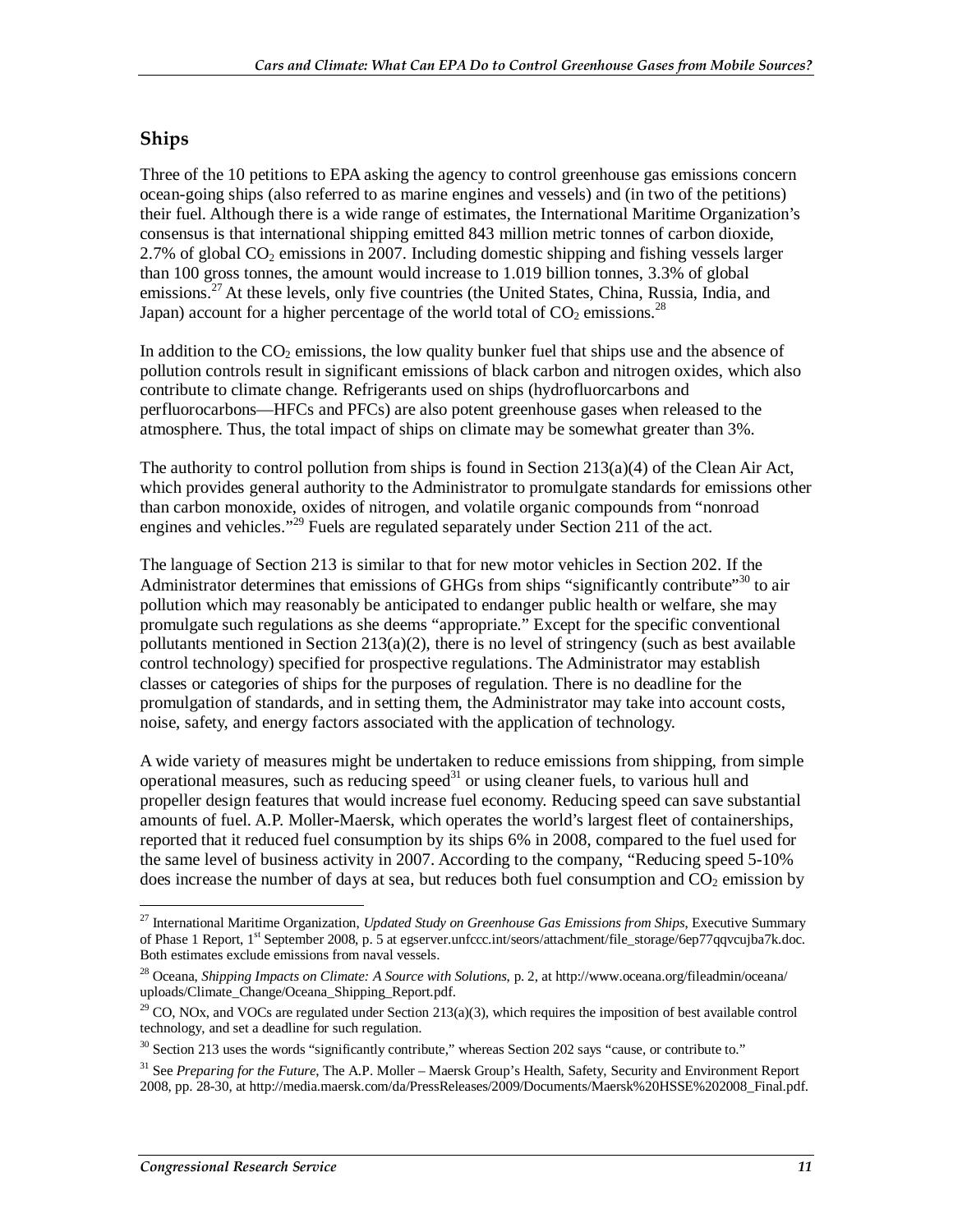more than 15%." The petitions also mention improved fleet deployment planning, use of shoreside power while in port, heat recovery systems, the use of sails as supplemental propulsion sources, and NOx controls, such as selective catalytic reduction (SCR) or exhaust gas recirculation, as potential emission control measures.

A complicating factor in the regulation of emissions from ocean-going vessels would be that, for the most part, their GHG emissions occur in international waters, and the sources (the ships) are not registered in the United States: according to California's petition, 95% of the fleet calling on U.S. ports is foreign-flagged. The petitioners assert that these factors are not a bar to EPA regulation, however, citing as precedent a Supreme Court case that held that the Americans with Disabilities Act could be applied to foreign-flagged cruise ships so long as the ADA-required accommodations did not interfere with the ships' internal affairs or require major, permanent modifications to the ships.<sup>32</sup> In addition, according to the California petition, the United States can and does enforce pollution standards on ships in its territorial waters, "as can be seen by the fact that the National Park Service has imposed air pollutant emissions controls on cruise ships, including foreign-flagged cruise ships (the vast majority of such ships are foreign-flagged), that sail off the coast from Glacier Bay National Park, in Alaska."<sup>33</sup>

EPA did not address these assertions in the ANPR, but it might be that a distinction needs to be made between operational factors (speed, fuel type, etc.), that are easily amenable to control, and permanent modifications of the vessel. In its petition, California cites the Clean Air Act's historic role in forcing the development of new, cleaner technology, but the Supreme Court opinions in *Spector v. Norwegian Cruiseline* and other cases might seem to impose some limits on the degree to which the act's authority can be used with respect to foreign-flagged vessels.<sup>34</sup>

In addition to petitioning for regulation of emissions from ships, the petitions from California and from Oceana et al. stated that EPA should regulate the composition of marine shipping vessel fuel to control global-climate-change-related emissions, or should require use of marine diesel fuel oil instead of bunker fuel. The purpose would be to limit the sulfur content of marine fuels and reduce NOx emissions. We discuss EPA's authority to regulate fuels in a separate section below, but note here that EPA, the State of California, and the International Maritime Organization are all moving forward with regulations to limit the sulfur content of bunker fuel for the purpose of reducing conventional pollutants. California's low sulfur fuel requirements went into effect July 1, 2009. In addition, on March 27, 2009, EPA proposed that the entire U.S. coastline except portions of Alaska be designated by the IMO as an Emission Control Area, subject to lower sulfur limits in bunker fuel.

Sulfur emissions form fine particles of sulfate in the atmosphere, with significant impacts on public health and welfare. (For a further discussion of these impacts, see CRS Report RL34548, *Air Pollution and Greenhouse Gas Emissions from Ships*.) Although harmful as a conventional pollutant, sulfur emissions are thought by most experts to be beneficial or at least neutral in the climate context. Sulfates have a cooling effect on the atmosphere, since the particles tend to

 $\overline{a}$  $32$  Spector v. Norwegian Cruiseline, 545 U.S. 119 (2005).

<sup>&</sup>lt;sup>33</sup> People of the State of California Acting by and Through Attorney General Edmund G. Brown, Jr., "Petition for Rule Making Seeking the Regulation of Greenhouse Gas Emissions from Ocean-Going Vessels," October 3, 2007, p. 13. The cited regulations are at 36 CFR 13.65(b)(4). The *Federal Register* citation is 61 *Federal Register* 27008, 27011 (May 30, 1996).

<sup>&</sup>lt;sup>34</sup> In addition to these considerations, U.S. international treaty obligations, specifically international trade agreements, may be implicated. These issues are beyond the scope of this report.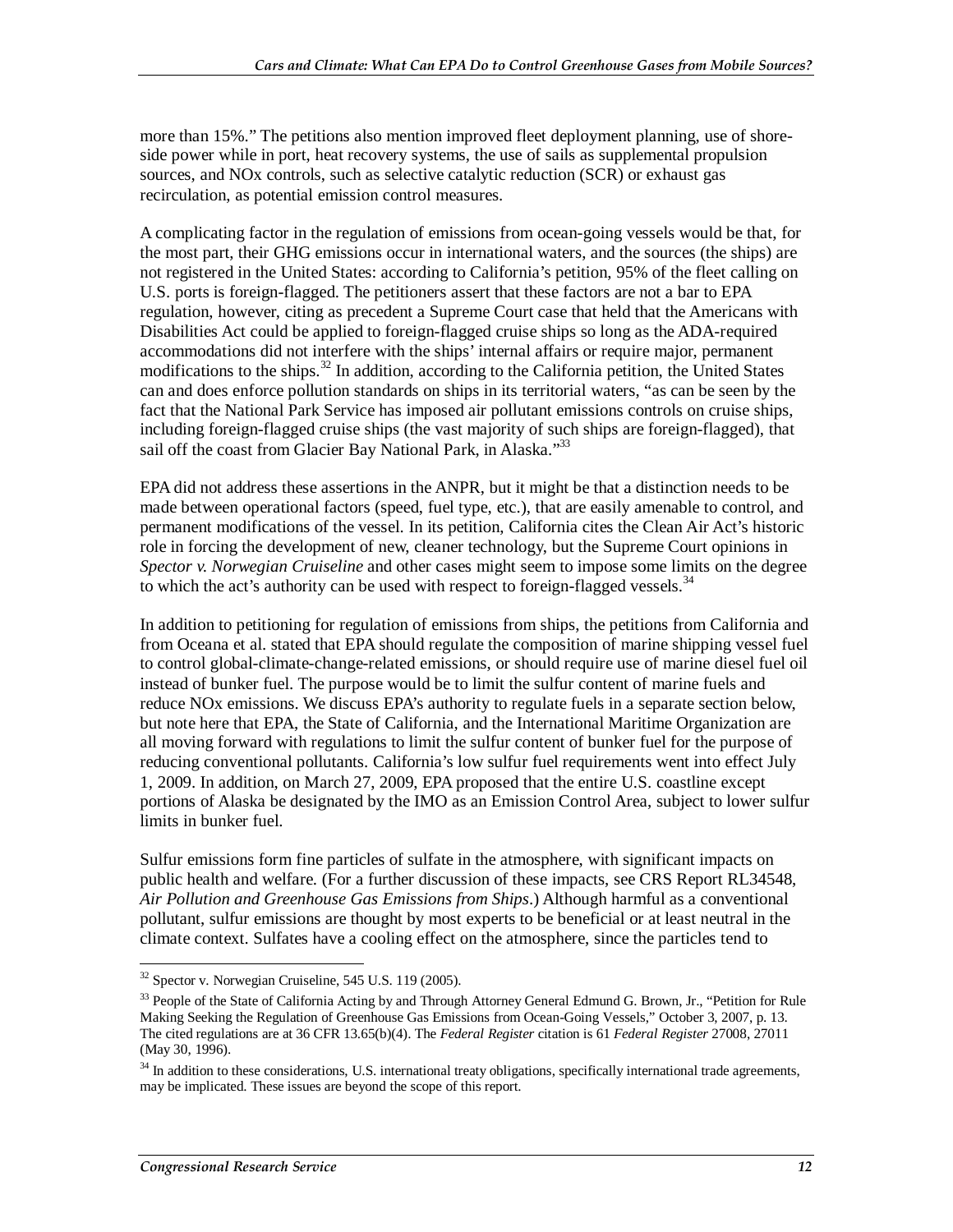reflect solar radiation back into space rather than absorbing it. On the other hand, removing sulfur might be necessary to prevent the fouling of pollution control equipment that reduces other pollutants that do lead to warming.

### **Other Nonroad Engines**

Section 213 can also be used to regulate other nonroad vehicles and engines. A similar endangerment finding would first be required, following which the Administrator may promulgate such regulations as she deems appropriate to control emissions from the classes or categories of nonroad engines that she determines "significantly contribute to" the air pollution that endangers public health or welfare. The Administrator is to take into account costs, noise, safety, and energy factors in setting standards. There is no deadline for setting standards.

The nonroad sector is a broad category that includes construction equipment, farm equipment, forklifts, outdoor power equipment, lawn and garden equipment, and recreational vehicles.<sup>35</sup> This group accounted for 199.7 million metric tons of  $CO<sub>2</sub>$  emissions in 2007, according to the two petitions requesting regulation (see **Table 3**), 3.3% of total U.S. emissions of  $CO<sub>2</sub>$  in that year. According to the ICTA petition, GHG emissions from the nonroad sector increased 49% between 1990 and 2005, a higher rate of emissions increase over the same period than for on-road vehicles (32%), aircraft (3%), boats and ships (36%), and rail (32%).<sup>36</sup>

| Category                                    | $CO2$ Emissions | % of Nonroad Total |
|---------------------------------------------|-----------------|--------------------|
| <b>Construction and Mining</b><br>Equipment | 63.9            | 32.0%              |
| Agricultural Equipment                      | 39.6            | 19.8%              |
| Industrial Equipment                        | 27.8            | 13.9%              |
| Lawn and Garden Equipment                   | 23.8            | 11.9%              |
| Commercial Equipment                        | 16.4            | 8.2%               |
| <b>Pleasure Craft</b>                       | 15.8            | 7.9%               |
| Recreational Equipment                      | 9.4             | 4.7%               |
| Logging Equipment                           | 1.9             | $1.0\%$            |
| Airport Equipment                           | 1.0             | 0.5%               |
| Railroad Equipment                          | 0.2             | 0.1%               |
| Total                                       | 199.7           |                    |
|                                             |                 |                    |

#### Table 3. Nonroad Sector CO<sub>2</sub> Emissions, 2007, by Source Category (million metric tonnes)

-

 $35$  Locomotives are also considered nonroad engines, but the authority to regulate them (in Section 213(a)(5)) is separate from that applicable to the rest of the category, and does not appear to give the Administrator the authority to set GHG standards. Thus, they were not included in either of the two petitions EPA received requesting regulation of nonroad GHG emissions.

<sup>&</sup>lt;sup>36</sup> International Center for Technology Assessment, et al., "Petition for Rulemaking Seeking the Regulation of Greenhouse Gas Emissions from Nonroad Vehicles and Engines," January 29, 2008, p. 5.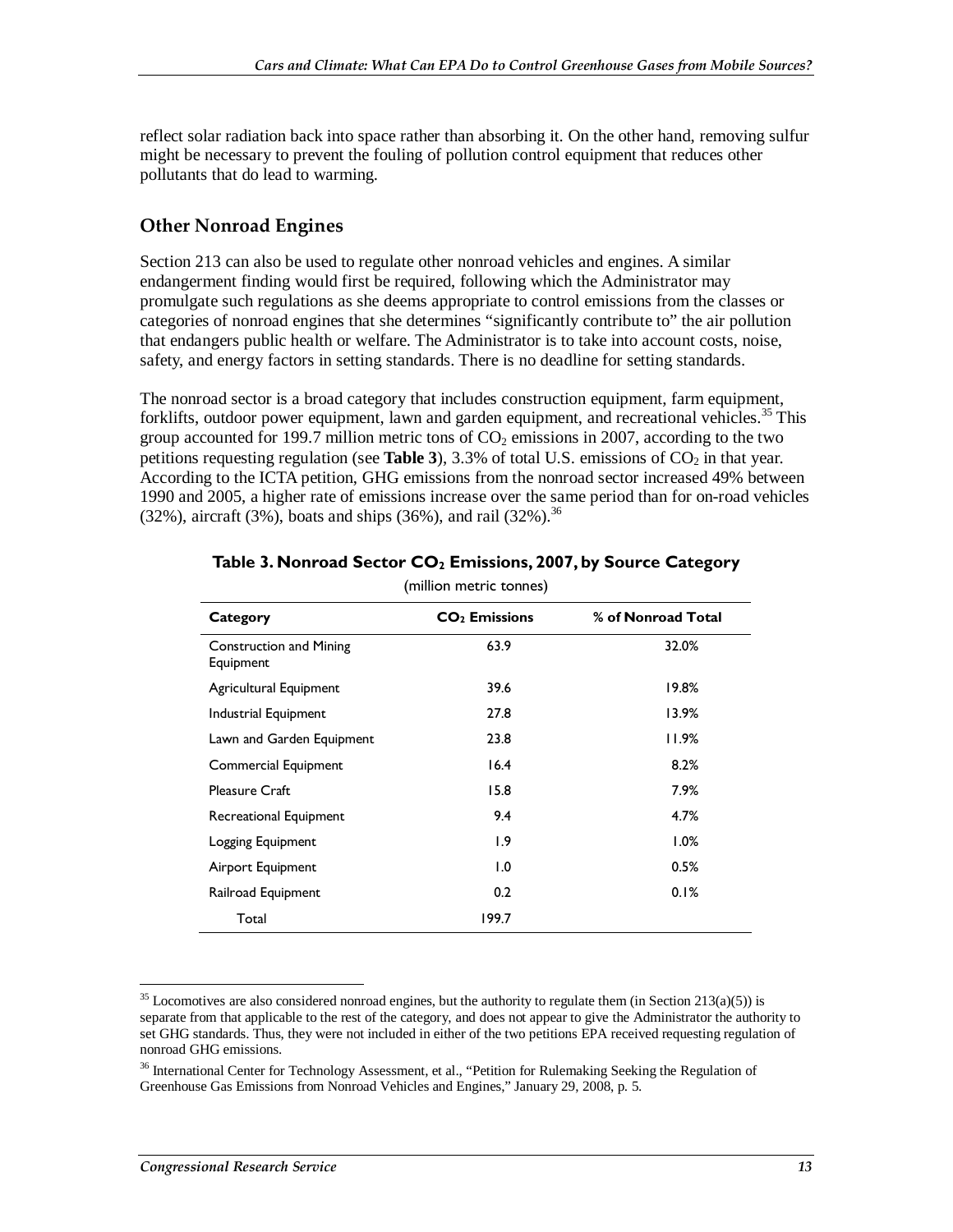**Source:** ICTA et al., *Petition for Rulemaking Seeking the Regulation of Greenhouse Gas Emissions from Nonroad Vehicles and Engines*. According to the petition, the emissions data were compiled by the Western Environmental Law Center using EPA's nonroad emissions model.

Given their smaller impact on overall emission levels, EPA has been slower to regulate conventional (criteria) pollutants from nonroad engines than from motor vehicles. Many of these engines had few emission control requirements for as many as 25 years after the regulation of automobiles. In the last decade, however, often following the lead of California, EPA has promulgated standards for many nonroad categories. Some of these standards, particularly for diesel-powered equipment and for lawn and garden equipment have been technology-forcing. Others, such as for snowmobiles, have been less so.

In general, given the wide variety of engine types and sizes and the configurations of the equipment itself, the agency has based its standards on a review of individual subcategories and the technologies available to reduce emissions from specific types of machinery or equipment, rather than applying one across the board standard. Presumably, any GHG standards for this sector would take the same approach.

### **Aircraft**

EPA has also received petitions to regulate GHG emissions from aircraft and aircraft engines. In the United States, aircraft of all kinds are estimated to emit between 2.4% and 3.4% of the nation's total greenhouse gas emissions.<sup>37</sup> When other factors are considered, the impact of U.S. aviation on climate change is perhaps twice that size. These factors include the contribution of aircraft emissions to ozone formation, the water vapor and soot that aircraft emit, and the high altitude location of the bulk of aircraft emissions. (For additional information on aircraft GHG emissions, see CRS Report R40090, *Aviation and Climate Change*.)

As noted in **Table 1**, two December 2007 petitions requested that EPA address aircraft GHG emissions. Specifically, the petitions asked that EPA make a finding that aircraft GHG emissions endanger public health or welfare, and that the agency adopt regulations that allow a range of compliance approaches: these might include emission limits, operational practices, fees, a capand-trade system, minimizing engine idling time, employing single engine taxiing, or use of ground-side electricity measures to replace the use of fuel-burning auxiliary power units at airport gates.<sup>38</sup>

EPA has authority to regulate emissions from aircraft under Section 231 of the Clean Air Act. The language is similar to that for other mobile sources. It requires the Administrator to issue standards for the emission of any air pollutant from any class or classes of aircraft engines which, in her judgment, causes or contributes to air pollution which may reasonably be anticipated to endanger public health or welfare. The regulations are to take effect "after such period as the Administrator finds necessary ... to permit the development and application of the requisite technology, giving appropriate consideration to the cost of compliance.... "

<sup>-</sup> $37$  The lower percentage includes  $CO_2$  emissions from consumption of fuel by military aircraft, general aviation, and domestic operation of commercial aircraft. The higher estimate includes  $CO<sub>2</sub>$  emissions from international air travel originating in the United States, as well.

<sup>38</sup> For a brief discussion of the petitions, see 73 *Federal Register* 44460, July 30, 2008. Some of these measures, such as minimizing engine idling time, employing single engine taxiing, and use of ground-side electricity measures to replace the use of fuel-burning auxiliary power units, are already widely used by the airlines as fuel-saving measures.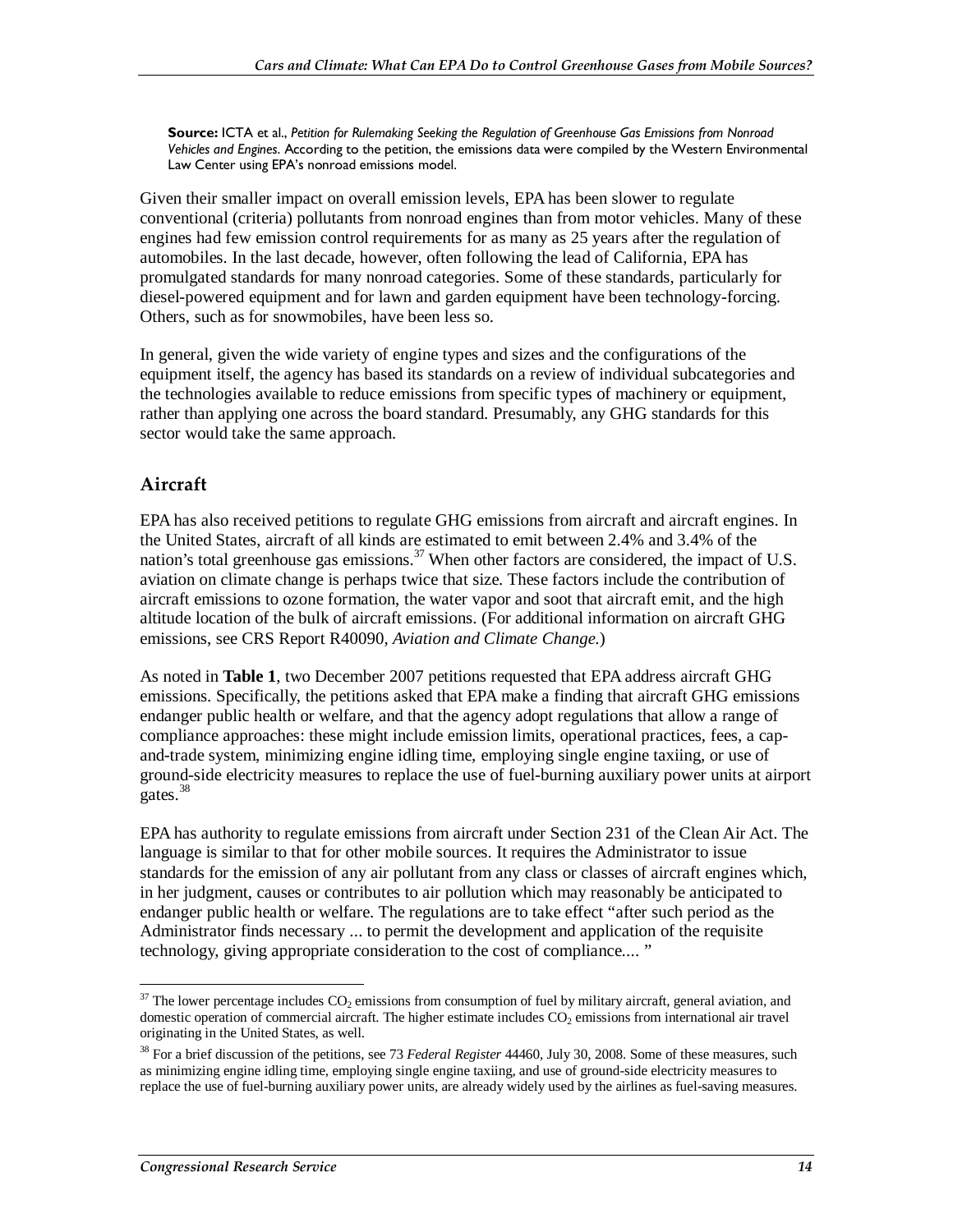Unlike ships, aircraft operating in the United States are generally registered here: EPA has cited data that foreign carriers accounted for only 3% of major carrier operations in the United States in 1999.<sup>39</sup> Thus, whether GHG regulations could be applied to foreign flag carriers might seem to pose less of an issue, at least in terms of whether any potential regulations would address the bulk of the sector's U.S. emissions. On the other hand, international air travel is extremely competitive, and issues of whether regulations can be imposed on foreign carriers have already been raised in the context of the European Union's adoption of cap-and-trade requirements for international aviation. U.S. airlines generally maintain that the imposition of requirements on foreign-flag airlines (i.e., themselves, in the European Union) violates international trade agreements. Their preference is that any controls be negotiated through the International Civil Aviation Organization (ICAO) and be applied equally to all carriers.

It is also worth noting that, compared to other mobile sources, EPA's Clean Air Act authority visà-vis aircraft and aircraft engines contains two principal differences. The first is that the Administrator must consult with the Administrator of the Federal Aviation Administration and the Secretary of Transportation in developing emission standards, and is not allowed to change the standards if doing so would significantly increase noise and adversely affect safety. The second, and perhaps more significant difference, is that EPA has rarely regulated emissions from aircraft without first negotiating international agreements through ICAO. ICAO's regulation of conventional pollutants from aircraft, unlike EPA's regulation of the same pollutants from motor vehicles, has consistently avoided forcing technology. The most recent standards for nitrogen oxides, for example, essentially ratified what the principal aircraft manufacturers had already achieved.40

#### **Fuels**

-

Fuel regulation, whether of bunker fuel, gasoline, or any other type of fuel, is authorized under Section 211 of the Clean Air Act. Section 211 gives the Administrator authority to control or prohibit the manufacture and sale of any fuel or fuel additive if she concludes that its emission products may endanger public health or welfare, or if they will impair to a significant degree the performance of emission control devices. As with the regulation of engines and vehicles, the Administrator is given substantial leeway in the design and implementation of fuel regulations and there is no deadline for their promulgation even after an endangerment finding is made.

GHG emissions from fuels have already been targeted for regulation by the State of California.<sup>41</sup> On March 5, 2009, the California Air Resources Board (CARB) proposed the California Low Carbon Fuel Standard, the goal of which is to reduce GHG emissions from transportation fuels per unit of energy 10% by  $2020$ <sup>42</sup>. The regulations would address emissions from the production, transportation, and consumption of gasoline, diesel fuel, and their alternatives, including biofuels.

<sup>&</sup>lt;sup>39</sup> U.S. EPA, Office of Air and Radiation, *Emission Standards and Test Procedures for Aircraft and Aircraft Engines, Summary and Analysis of Comments*, November 2005, p. 10, at http://www.epa.gov/oms/regs/nonroad/aviation/ 420r05004.pdf

<sup>40 &</sup>quot;EPA Proposal to Bring Certain Aircraft Up to International Engine Standard," *Daily Environment Report*, September 30, 2003.

<sup>41</sup> For more information, see CRS Report R40078, *A Low Carbon Fuel Standard: State and Federal Legislation and Regulations*.

<sup>&</sup>lt;sup>42</sup> The proposed regulation and supporting information can be found on CARB's website at http://www.arb.ca.gov/ regact/2009/lcfs09/lcfsisor1.pdf.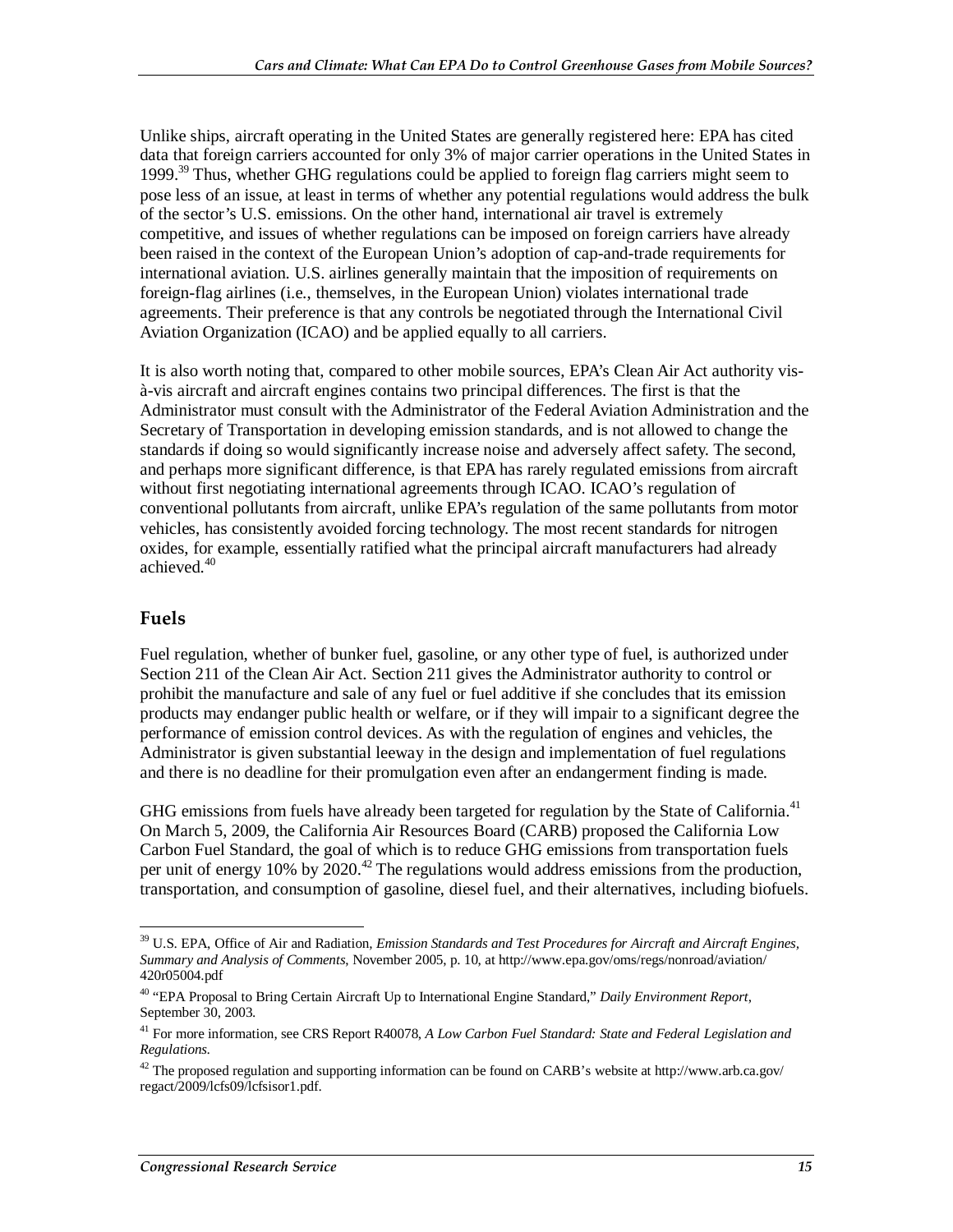The regulations envision compliance both through the use of lower carbon fuels and through the development of more efficient, advanced-technology vehicles, such as plug-in hybrids, electric vehicles, and hydrogen fuel cells. A public comment period on the proposed standards began with their release on March 5. CARB hopes to finalize the regulations by 2010.

As has been the case with motor vehicles, California has often led the way in the development of cleaner conventional fuels through technology-forcing regulation, with U.S. EPA later adopting similar standards. Thus, many view the Low Carbon Fuel Standard as the prototype of another possible use of existing Clean Air Act authority to regulate greenhouse gas emissions nationally. On July 29, 2009, the Institute for Policy Integrity at NYU Law School petitioned EPA to establish a cap-and-trade system to limit greenhouse gas emissions from fuels used in motor vehicles, nonroad vehicles, and aircraft.

Regulation of fuels would be a way for CARB or EPA to obtain reductions from existing vehicles and engines. As noted earlier, the slow turnover of the vehicle fleet means that emission reductions from new vehicles would only gradually affect emission levels from the fleet as a whole. By requiring low carbon fuels, CARB and EPA could obtain GHG reductions from the entire fleet more quickly.

On the other hand, measuring the carbon content of fuels is more complicated than it may seem, particularly if one considers the life-cycle emissions, including indirect impacts of production. EPA is embroiled in a controversy over this issue already,  $43$  as it attempts to develop a methodology for measuring greenhouse gas emissions from biofuels, as required by the Energy Independence and Security Act of 2007 (P.L. 110-140).<sup>44</sup> For regulations implementing this provision, EPA is still developing a methodology to measure the GHG effects of indirect land-use changes, such as the switching of land from forest to cropland.

### **Summary of Mobile Source and Fuel GHG Emissions**

**Table 4** summarizes EPA's existing authorities over mobile source GHG emissions and the emissions of each of the sectors discussed in this report. Given the Supreme Court's remand in *Massachusetts v. EPA*, the agency is focusing its efforts on motor vehicles (passenger cars and light trucks), which, as Table 4 shows, account for the majority of mobile source GHG emissions. Nevertheless, having issued an endangerment finding for motor vehicles, it would appear that EPA could move forward to control GHG emissions from most of the other categories of mobile sources and/or their fuels by issuing similar endangerment findings.

<sup>&</sup>lt;u>.</u> 43 For information, see CRS Report R40460, *Calculation of Lifecycle Greenhouse Gas Emissions for the Renewable Fuel Standard (RFS)*.

<sup>44</sup> Section 202 of the act mandates the use of "advanced biofuels"—fuels produced from non-corn feedstocks and with 50% lower lifecycle greenhouse gas emissions than petroleum fuel—starting in 2009. Of the 36 billion gallons of renewable fuel required in 2022, at least 21 billion gallons must be advanced biofuel.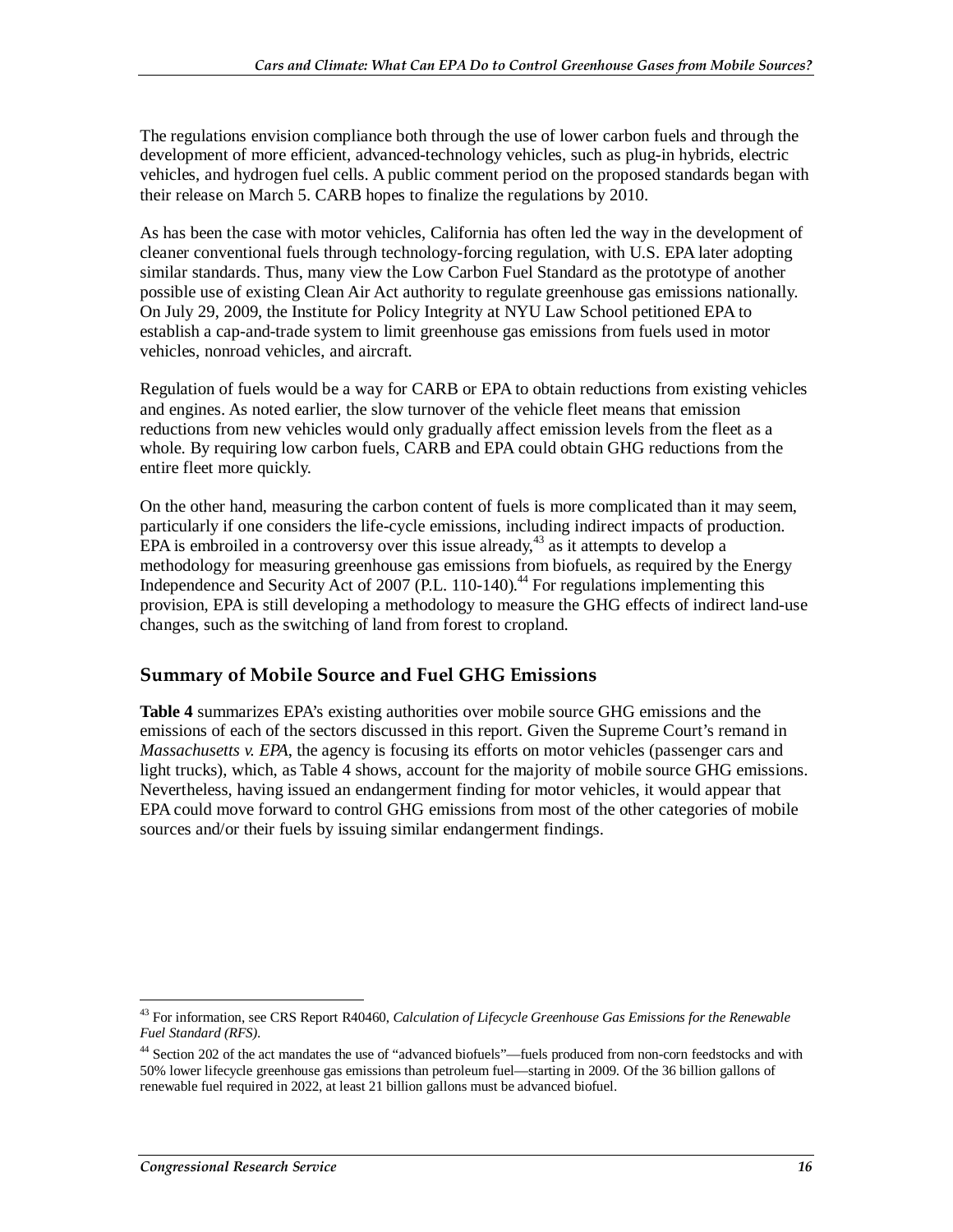#### **Table 4. Categories of Sources Whose GHG Emissions Could Be Regulated Under Title II of the Clean Air Act**

|                                            | <b>CAA Authority</b> | <b>Estimated 2007</b><br><b>GHG Emissions</b><br>(million tonnes | % of Total U.S.      |
|--------------------------------------------|----------------------|------------------------------------------------------------------|----------------------|
| Category                                   | (Section #)          | $CO2-e$                                                          | <b>GHG Emissions</b> |
| Passenger Cars                             | 202                  | 664.5                                                            | 9.3%                 |
| Light Duty Trucks                          | 202                  | 561.6                                                            | 7.9%                 |
| Medium- and<br>Heavy-Duty<br><b>Trucks</b> | 202                  | 410.4                                                            | 5.8%                 |
| Aircraft (domestic<br>operation)           | 231                  | 189.4                                                            | 2.7%                 |
| Construction and<br>Mining Equipment       | 213                  | 63.9                                                             | $0.9\%$              |
| Agricultural<br>Equipment                  | 213                  | 39.7                                                             | 0.6%                 |
| Ships and Other<br><b>Boatsa</b>           | 213                  | 33.7                                                             | 0.5%                 |
| Industrial<br>Equipment                    | 213                  | 27.8                                                             | 0.4%                 |
| Lawn and Garden<br>Equipment               | 213                  | 23.8                                                             | 0.3%                 |
| Commercial<br>Equipment                    | 213                  | 16.4                                                             | 0.2%                 |
| <b>Pleasure Craft</b>                      | 213                  | 15.8                                                             | 0.2%                 |
| <b>Buses</b>                               | 202                  | 12.4                                                             | 0.2%                 |
| Recreational<br>Equipment                  | 213                  | 9.4                                                              | 0.1%                 |
| Motorcycles                                | 202                  | 2.0                                                              | <0.I%                |
| Logging Equipment                          | 213                  | 1.9                                                              | < 0.1%               |
| Airport Equipment                          | 213                  | 1.0                                                              | < 0.1%               |
| Railroad<br>Equipment                      | 213                  | 0.2                                                              | <0.I%                |
| Totalb                                     |                      | 2073.9                                                           | 29.1%                |

(assuming an endangerment finding for the category)

**Source:** U.S. EPA and ICTA

- a. Does not include international bunker fuel.
- b. Emission reductions from these categories might also be addressed through regulation of the carbon content of their fuels.

Regulation of GHGs from mobile sources might also lead the agency to establish controls for stationary sources, such as electric power plants.<sup>45</sup> That option, which would use authorities in

<sup>-</sup><sup>45</sup> In its ANPR, in July 2008, the agency stated: "As part of EPA's efforts to respond to the Supreme Court's decision, (continued...)